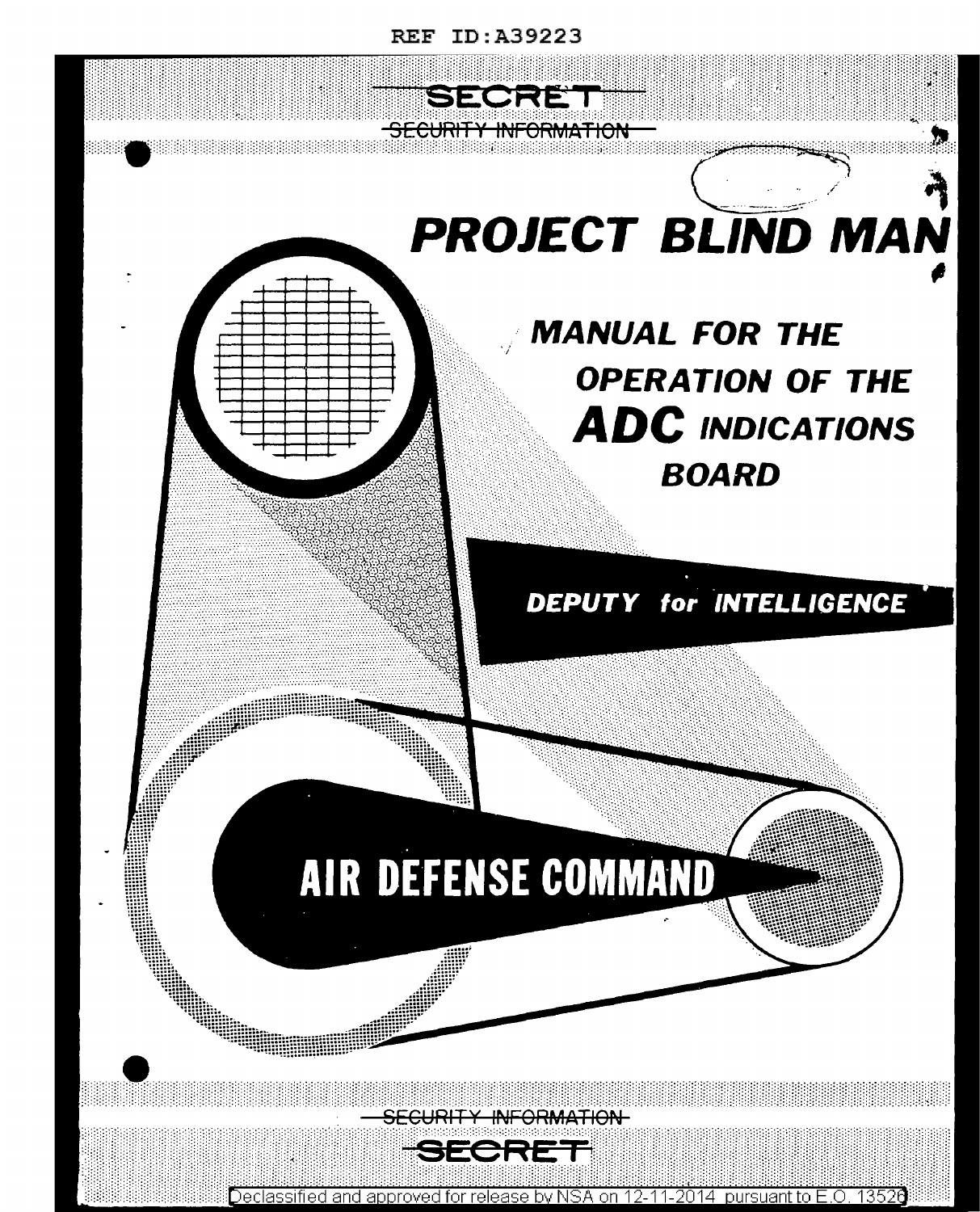| <b>SECRET</b> searily interaction |                                               |              |                        |             |              |              |        |  |
|-----------------------------------|-----------------------------------------------|--------------|------------------------|-------------|--------------|--------------|--------|--|
|                                   | RESEARCH AND DEVELOPMENT BOARD<br>ROUTE SHEET |              |                        | COPY NUMBER |              | LOG NUMBER . | 108770 |  |
| <b>FILE NUMBER</b>                |                                               |              | ٠                      |             |              |              |        |  |
| TO                                |                                               |              | FROM                   | REMARKS     |              |              |        |  |
| OFFICE COMMITTEE                  | DATE<br>TN.                                   | DATE<br>OUT  | INITIALS AND<br>SYMBOL |             |              |              |        |  |
|                                   |                                               | <b>MIG 2</b> | 4 1953                 |             |              |              | ٠      |  |
| $\rho_{\nu}$                      | $g^{\prime}/$<br>ا ح '                        |              |                        |             |              |              |        |  |
|                                   |                                               |              |                        |             |              |              |        |  |
|                                   |                                               |              |                        |             |              |              |        |  |
| ۰                                 |                                               |              |                        |             |              | $\cdot$      |        |  |
|                                   |                                               |              |                        |             |              |              |        |  |
|                                   |                                               |              |                        |             |              |              |        |  |
|                                   | $\sim$ $\sim$                                 |              |                        |             |              |              |        |  |
|                                   |                                               |              |                        |             |              |              |        |  |
|                                   |                                               |              |                        |             |              |              |        |  |
|                                   |                                               |              |                        |             |              |              |        |  |
|                                   |                                               |              |                        |             |              |              |        |  |
|                                   |                                               |              |                        |             |              |              |        |  |
|                                   |                                               |              |                        |             |              |              |        |  |
| $\mathbf{L}$                      |                                               |              |                        |             |              |              |        |  |
|                                   |                                               |              |                        |             |              |              |        |  |
| J.                                |                                               |              |                        |             | $\mathbf{r}$ |              |        |  |
|                                   |                                               |              |                        |             |              |              |        |  |
|                                   |                                               |              |                        |             |              |              |        |  |
|                                   |                                               |              |                        |             |              |              |        |  |
|                                   |                                               |              |                        |             |              |              |        |  |
|                                   |                                               |              |                        |             |              |              |        |  |
|                                   |                                               |              |                        |             |              |              |        |  |

**SEGRET** .<br>Vii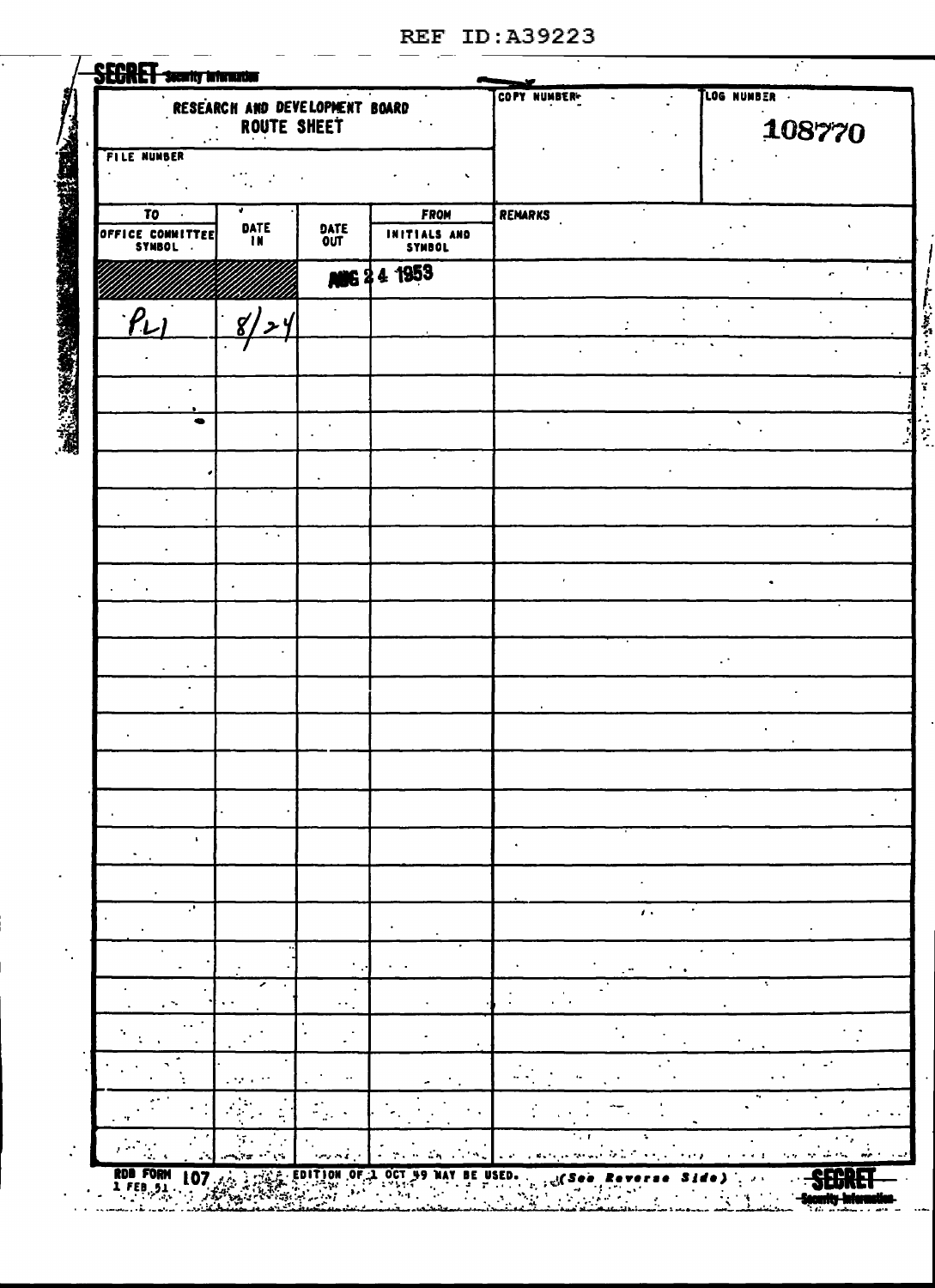| INDICATE AND INITIAL FINAL DISPOSITION                                                                                                                |                                                                                     |  |
|-------------------------------------------------------------------------------------------------------------------------------------------------------|-------------------------------------------------------------------------------------|--|
|                                                                                                                                                       | IDENTIFICATION OF OFFICE SYMBOLS                                                    |  |
| CH<br>– Chairman<br>- Deputy Chairman<br>DCH<br><b>VCC</b><br>- Vice Chairman                                                                         | <b>COMMITTEES</b><br>AR - Aeromautics                                               |  |
| <b>Vice Chairman</b><br>VCT<br>- Army Secretary<br>- Navy Secretary                                                                                   | AE - Atomic Energy<br><b>BW</b> - Biological Warfare                                |  |
| - Air Force Secretary<br>AΡ                                                                                                                           | CW - Chemical Warfare<br><b>EL</b> - Electronics                                    |  |
| PL.<br>- Planning Division (Director)<br>PLD - Deputy Director.<br>PLA - Analysis Branch<br>PLI - Foreign Intelligence Branch<br>PLL - Liaison Branch | ES - Equipment & Supplies<br>FL - Fuels & Lubricants                                |  |
| RB<br>- Resources Division (Director) -                                                                                                               | GG - Geophysics & Geography                                                         |  |
| RED'-, Deputy Director<br>RFM - Facilities & Manpower Branch                                                                                          | GM - Guided Missiles<br>HR - Human Resources                                        |  |
| RFI - Financial Branch<br>RRS - Reports & Statistics Branch-                                                                                          | MT - Materials                                                                      |  |
| L<br>- Legal Counsel                                                                                                                                  | MS - Medical Sciences<br>سعكما بالمردعا إبد                                         |  |
| $MATO - R & D$ Committee, $MATO$<br><b>Contract Contract</b><br>$\sim 10^{-11}$                                                                       | NV - Navigation Technical Group.<br>$OR - Ordnaace -$                               |  |
| - Director of Administrations.<br>ADM<br>MBA - Board Agenda                                                                                           | PC - Psychological & Unconventional Warfare Group<br>the comment of the State State |  |
| NAS - Administrative Services<br>MCN - Conference Reporting<br>Reproduction<br>MRB –                                                                  | TI - Technical Information                                                          |  |
| MSU –<br>Supply<br>Travel<br>MTR —<br>MCR - Communications & Records Control                                                                          |                                                                                     |  |
| Chairman's Correspondence Control<br>$MCC -$<br>MMC - Message Center<br>$\therefore$ TED - Information & Editorial<br>MSC - Security                  |                                                                                     |  |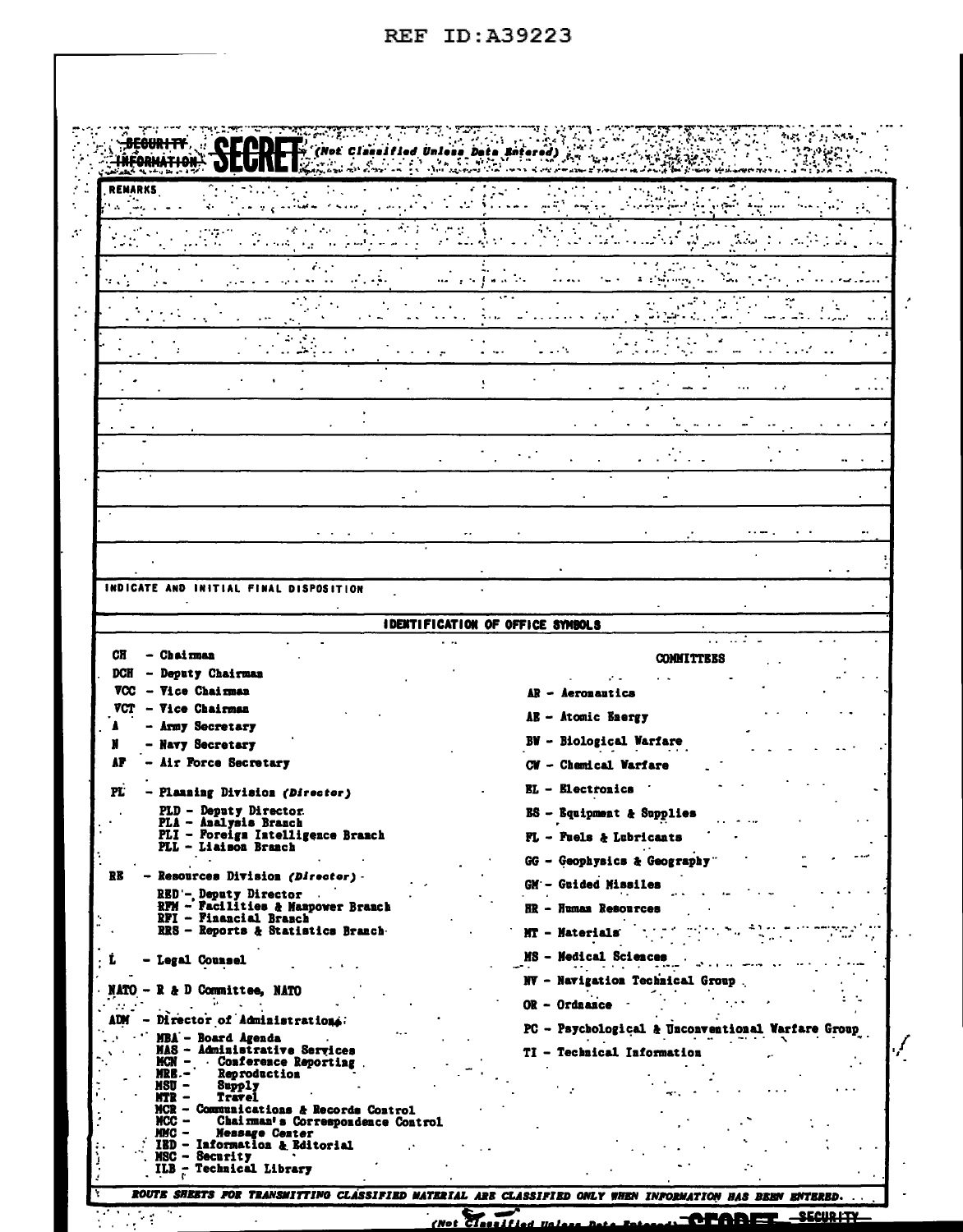### SECRET-SECURITY INFORMATION **COVER SHEET**

|         | OFFICE OF THE SECRETARY OF DEFENSE<br>SEGRET SECURITY INFORMATION COVER SHEET                                                                                                                                                                                                                                                                                                                                                                                                                                                                                                  | CONTROL NUMBER(S)<br>108779 | <b>INCLOSURES</b> |                                                                 |    |  |  |  |
|---------|--------------------------------------------------------------------------------------------------------------------------------------------------------------------------------------------------------------------------------------------------------------------------------------------------------------------------------------------------------------------------------------------------------------------------------------------------------------------------------------------------------------------------------------------------------------------------------|-----------------------------|-------------------|-----------------------------------------------------------------|----|--|--|--|
|         | The attached SECRET SECURITY INFORMATION contains data the security aspect of which is paramount, and<br>unauthorized disclosure of which would cause SERIOUS INJURY to the interests or prestige of the nation, or<br>would be of GREAT ADVANTAGE to a foreign nation. Special care in the handling, custody, and storage of the<br>attached security information must be exercised in accordance with the security regulations. This cover<br>sheet is NOT A RECEIPT but a record of persons who have read all or any part of the document(s) identified<br>by number above. |                             |                   |                                                                 |    |  |  |  |
|         | Each person receiving the attached SECRET SECURITY INFORMATION shall sign and fill in the information re-<br>quired below.                                                                                                                                                                                                                                                                                                                                                                                                                                                     |                             |                   |                                                                 |    |  |  |  |
|         | <b>NAME</b>                                                                                                                                                                                                                                                                                                                                                                                                                                                                                                                                                                    | RECEIVED                    | DATE<br>RELEASED  | <b>REMARKS</b><br>(Indicate portions and all of documents read) |    |  |  |  |
| 1       |                                                                                                                                                                                                                                                                                                                                                                                                                                                                                                                                                                                |                             |                   |                                                                 |    |  |  |  |
| 2       |                                                                                                                                                                                                                                                                                                                                                                                                                                                                                                                                                                                |                             |                   |                                                                 |    |  |  |  |
| э.      |                                                                                                                                                                                                                                                                                                                                                                                                                                                                                                                                                                                |                             |                   | $\cdot$                                                         |    |  |  |  |
| ŋ.      |                                                                                                                                                                                                                                                                                                                                                                                                                                                                                                                                                                                |                             |                   |                                                                 |    |  |  |  |
| 5       |                                                                                                                                                                                                                                                                                                                                                                                                                                                                                                                                                                                |                             |                   |                                                                 |    |  |  |  |
| 6       |                                                                                                                                                                                                                                                                                                                                                                                                                                                                                                                                                                                |                             |                   |                                                                 |    |  |  |  |
| 7       |                                                                                                                                                                                                                                                                                                                                                                                                                                                                                                                                                                                |                             |                   |                                                                 |    |  |  |  |
| 8       |                                                                                                                                                                                                                                                                                                                                                                                                                                                                                                                                                                                |                             |                   |                                                                 |    |  |  |  |
| 9       |                                                                                                                                                                                                                                                                                                                                                                                                                                                                                                                                                                                | $\blacksquare$              |                   |                                                                 |    |  |  |  |
| 10      |                                                                                                                                                                                                                                                                                                                                                                                                                                                                                                                                                                                |                             |                   |                                                                 | ×. |  |  |  |
| 11      |                                                                                                                                                                                                                                                                                                                                                                                                                                                                                                                                                                                |                             |                   |                                                                 |    |  |  |  |
| 12      |                                                                                                                                                                                                                                                                                                                                                                                                                                                                                                                                                                                |                             |                   |                                                                 |    |  |  |  |
| 13      |                                                                                                                                                                                                                                                                                                                                                                                                                                                                                                                                                                                | $\blacksquare$              |                   |                                                                 |    |  |  |  |
| 14      |                                                                                                                                                                                                                                                                                                                                                                                                                                                                                                                                                                                |                             |                   |                                                                 |    |  |  |  |
| 15      |                                                                                                                                                                                                                                                                                                                                                                                                                                                                                                                                                                                |                             |                   |                                                                 |    |  |  |  |
| 16      |                                                                                                                                                                                                                                                                                                                                                                                                                                                                                                                                                                                |                             |                   |                                                                 |    |  |  |  |
| 17      |                                                                                                                                                                                                                                                                                                                                                                                                                                                                                                                                                                                |                             |                   |                                                                 |    |  |  |  |
| 18      |                                                                                                                                                                                                                                                                                                                                                                                                                                                                                                                                                                                |                             |                   |                                                                 |    |  |  |  |
| 19      |                                                                                                                                                                                                                                                                                                                                                                                                                                                                                                                                                                                |                             |                   |                                                                 |    |  |  |  |
| 20      |                                                                                                                                                                                                                                                                                                                                                                                                                                                                                                                                                                                |                             |                   |                                                                 |    |  |  |  |
| SD FADW |                                                                                                                                                                                                                                                                                                                                                                                                                                                                                                                                                                                |                             |                   |                                                                 |    |  |  |  |

 $\frac{30 \text{ F010H}}{1 \text{ MAY } 53}$  | 94 - 1

(When attachments are removed, this form is unclassified)

SECRET-SECURITY INFORMATION **COVER SHEET**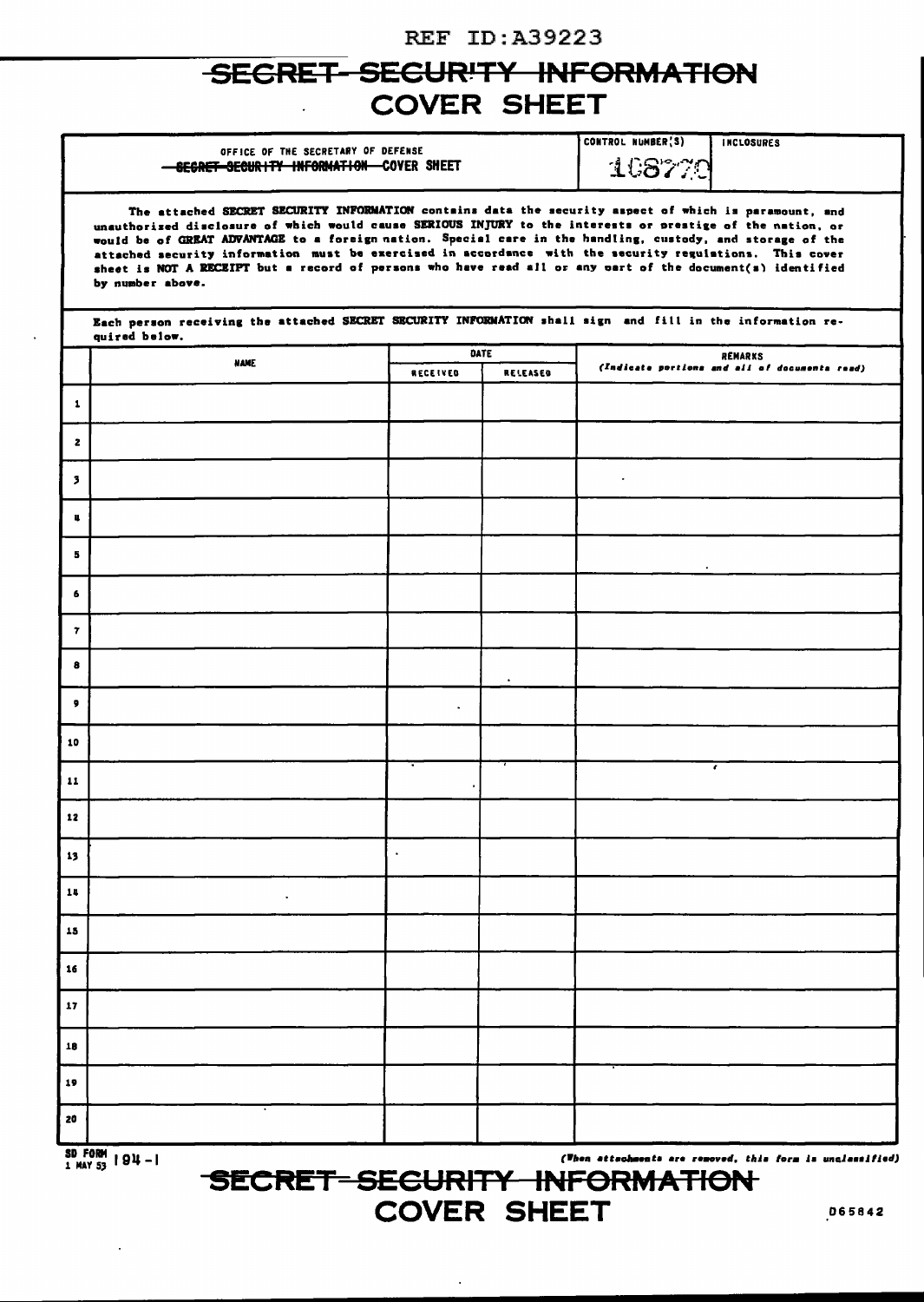-SECURITY INFORMATION

МИ

Office of THE DEPUTY FOR INTELLIGENCE **HEADQUARTERS** AIR DEFENSE COMMAND

ADC INDICATIONS BOARD

FOR THE OPERATION OF THE

MANUAL

CLASSIFIED SECRET-**AUTHORITY CG ADC**  $29$  Feb 52

 $\frac{1}{2}$ 

SECURITY INFORMATION SECRET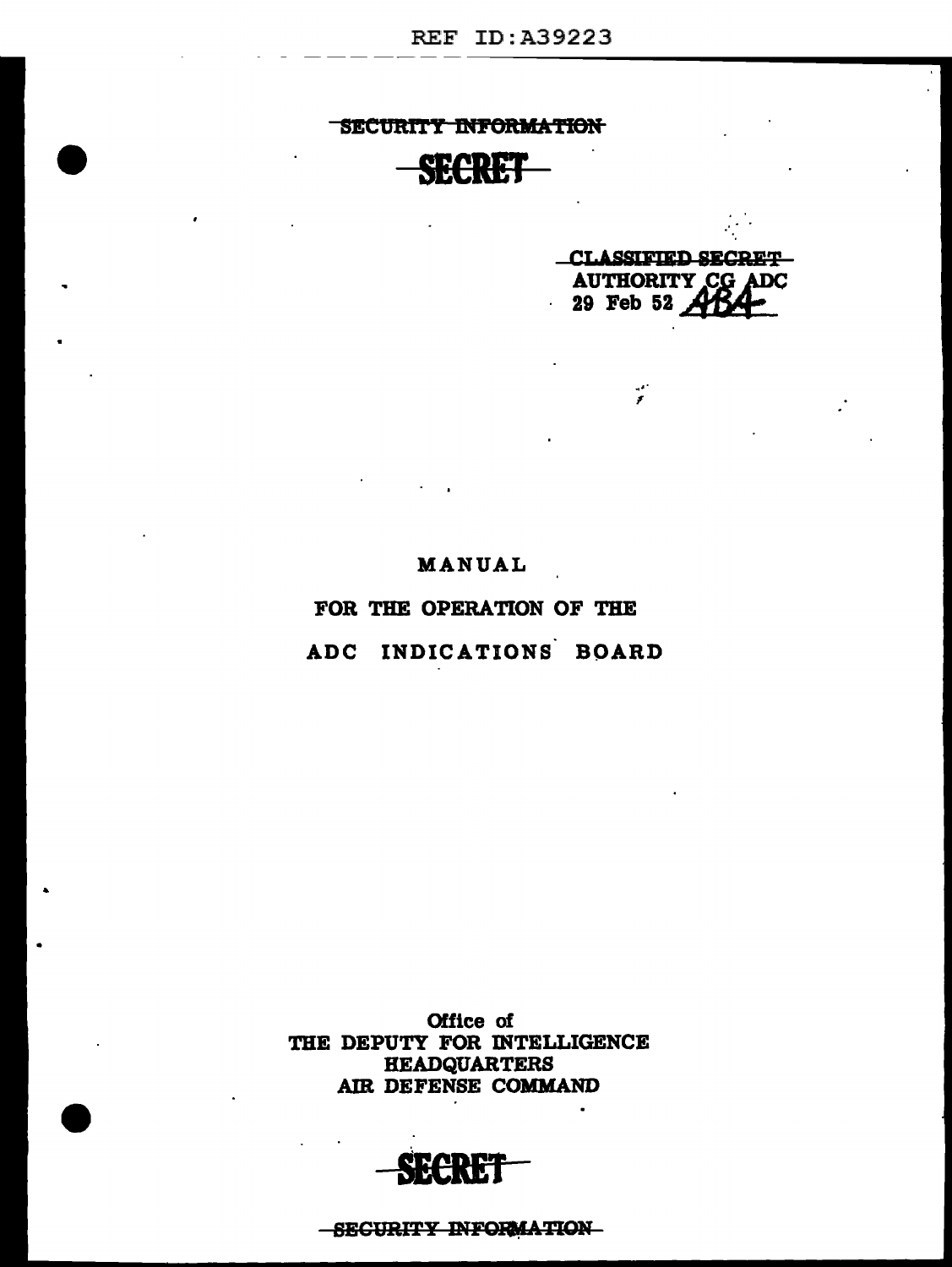### SECURITY INFORMATION SECRET

#### MANUAL FOR OPERATION OF THE INDICATIONS BOARD AIR DEFENSE COMMAND

#### **FOREWORD**

This is a time of uneasy peace and constant threat of war. In such a time, the Essential Elements of Information -- WHO? WITH WHAT? WHEN? FROM WHENCE? and TO WHERE? -- assume a position of paramount importance to the Commander charged with the responsibility for defensive action against surprise air attack.

These particular EEI, in turn, are the inheritance of the intelligence officer. They become his business: they are the essential reason for his professional being.

In the present case, WHO is self-announced; WITH WHAT is, in general terms, self-evident; FROM WHENCE can be reasonably deduced, but WHEN and TO WHERE remain the great imponderables. The "Indications Board" is an endeavor to solve an approach to the problem of WHEN.

Any consideration of WHEN involves, of necessity, constant evaluation of the indications of the imminence of open hostilities, as well as of hostile air attack upon the United States. From its inception, such evaluation is beset by difficulties which are possibly unique in the history of modern warfare. These difficulties, in themselves, are the product of Communist dogma, philosophy and approach to



SECURITY INFORMATION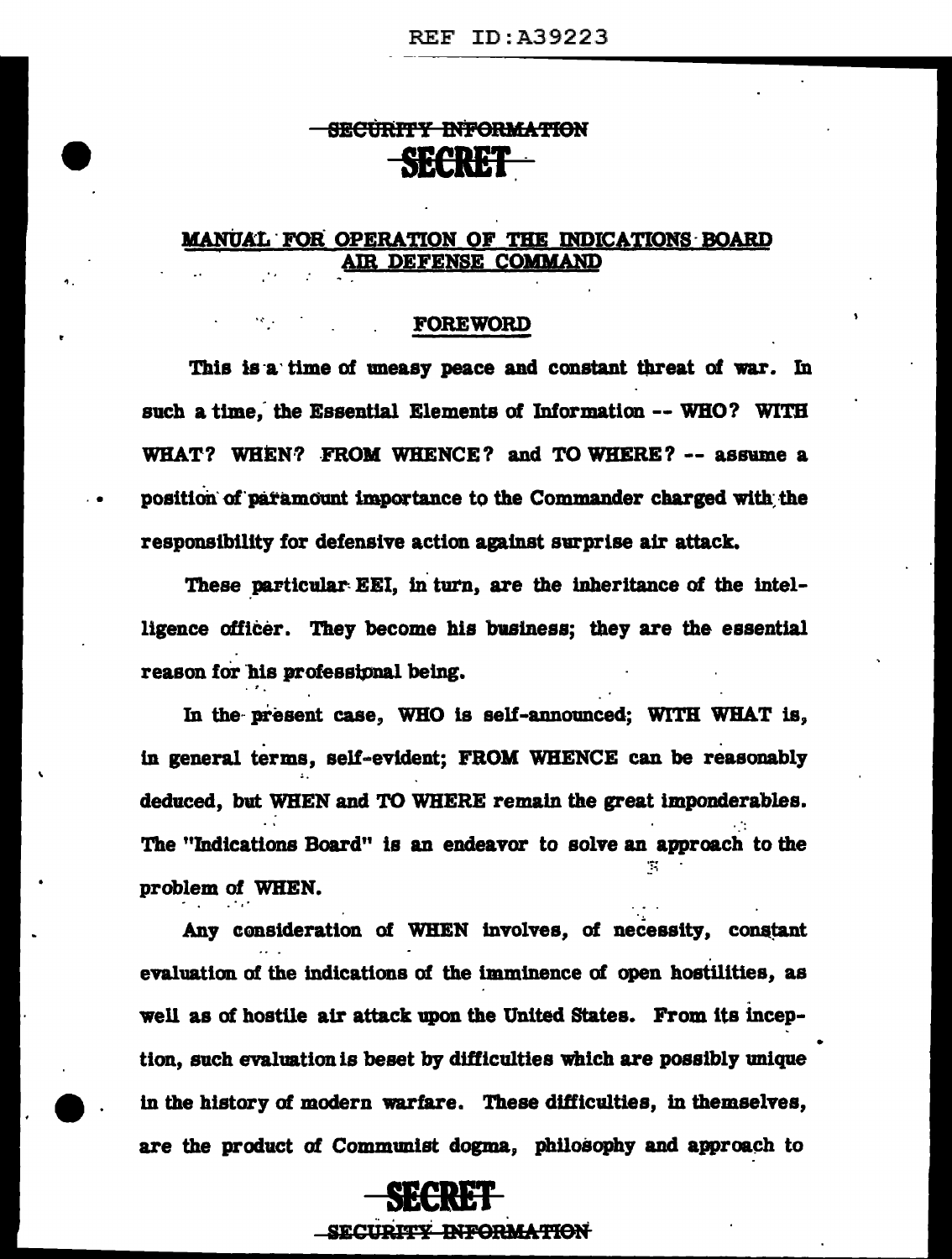$\mathcal{O}(\mathcal{O}(\log n))$ 

The control of the company

### -SECURITY INFORMATION

SROPET.

world dominion. They work to Soviet advantage; they are real difficulties. The massing of troops in critical border areas; the movement of air units or naval vessels; the stockpiling of supplies; sharp diplomatic exchanges -- these once classical indications of an in- $\int_{\Omega} dx^{3}e^{-\overline{t}}$ creasing capability and their constant employment by the USSR has created a permanent condition of political and military tension which finds its best expression in the preface of the Intelligence Advisory Committee's Weekly Watch Committee Report:

 $\cdot$ "The mission of the Watch Committee is to collect. evaluate, analyze and report indications of Soviet-Communist intentions of hostile action. In analyzing current indications, the Watch Committee recognizes that the Soviet Armed Forces in being are in an advanced state of readiness for war and are capable of initiating offensive operations with little or no warning."  $\mathcal{L} = \mathcal{L} \mathcal{L} = \mathcal{L} \mathcal{L}$ 

This statement is at once a succinct acknowledgement of the degree If  $\alpha$  is a consequent for a consequence of the consequence of the consequence of  $\alpha$ of success of Soviet deception and a definition of the very core of the 2015年,年轻微雅生活, 1000美元, 1000美元。 problem of WHEN?

It is to this problem and its attendant inspired and built-in diffi-○愛好学 はばれ コンピュータ コンピュータ とくさい こうみつ こうしょうどう culties that DI, ADC has applied the methodology discussed in this a control de Barbara de Caractería e control de la companyación de la control de la control de la control de la manual. 化乙烯基苯那 医脑皮炎 人名法克 计加入 人名意兰克 双元子 给给人的第三人称单数 网络白尾 人名

the contract and the common the common person of contracting

The sport of Careston's Control of the Cares of Construction of Control of

 $\mathcal{F}^{\mathcal{A}}$  .

经对 特别性 编出一项



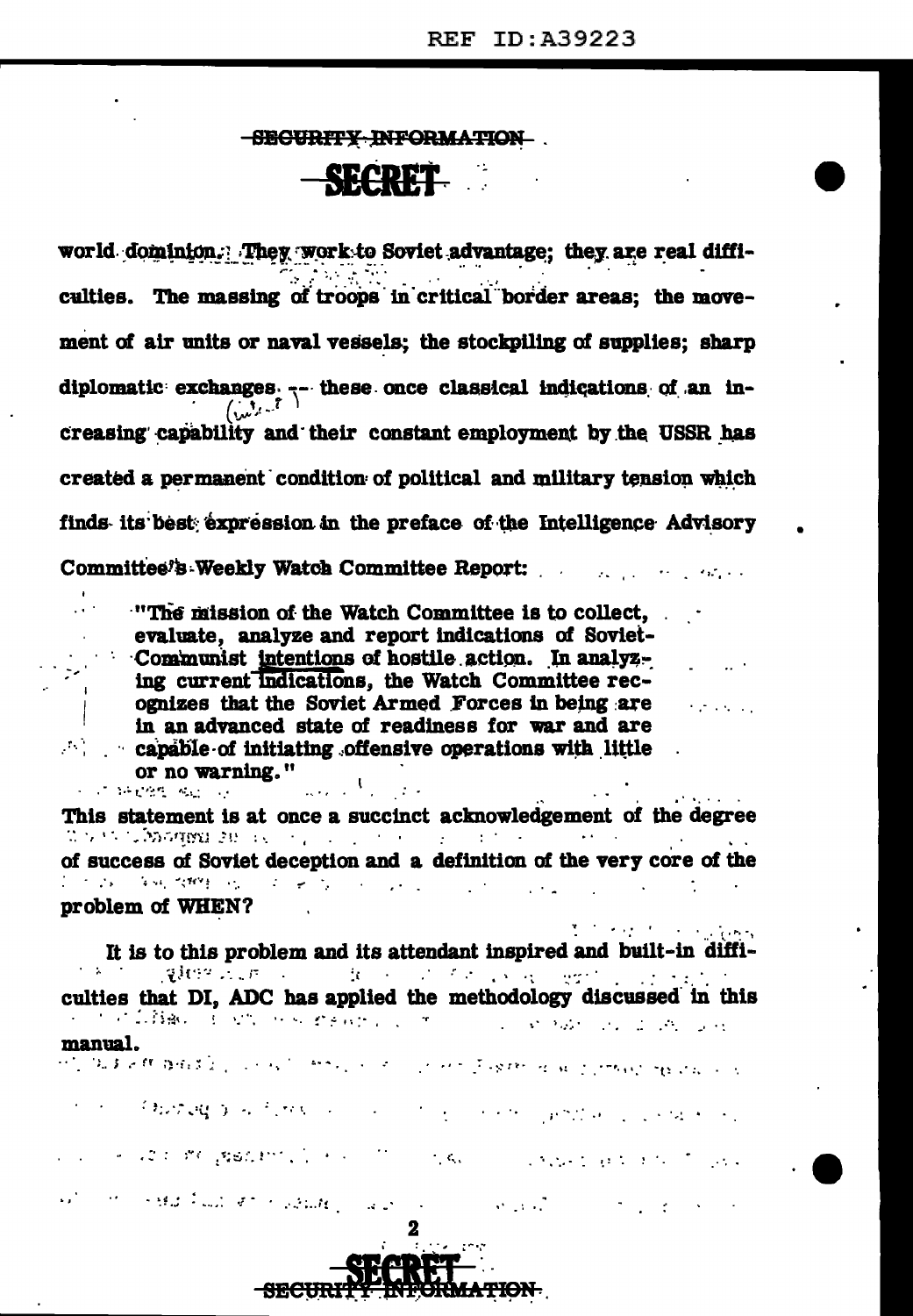#### SECURITY INFORMATION

#### THEORY AND DEVELOPMENT OF THE INDICATIONS SYSTEM

The Commanding General, Air Defense Command, has assigned high priority to the essential element of information WHEN. Therefore, the processing of intelligence items pertaining to indications thereof becomes a critical ADC intelligence activity. It is a highly complex intelligence activity and conducted on a continuous basis. It is a permanent activity.

Processing these intelligence items is intelligence production for a specific purpose. The production of intelligence is not an exact science. It cannot be. Intelligence is produced from basic information and fragmentary intelligence items derived from dynamic situations which are constantly subject to change. A chronic lack of completeness requires a continual application of reasoning; inductive, deductive and intuitive. An answer is necessary. Therefore, the final product is formed on the basis of logic and depends, inescapably, on the degree of perceptiveness of the individual or group involved.

In practice, then, intelligence production is permanently confronted by the perplexity of fragmentary intelligence items and the hazards of human error. The factor of time alone--urgency--forces the final product to be derived from knowledgeable interpolation of

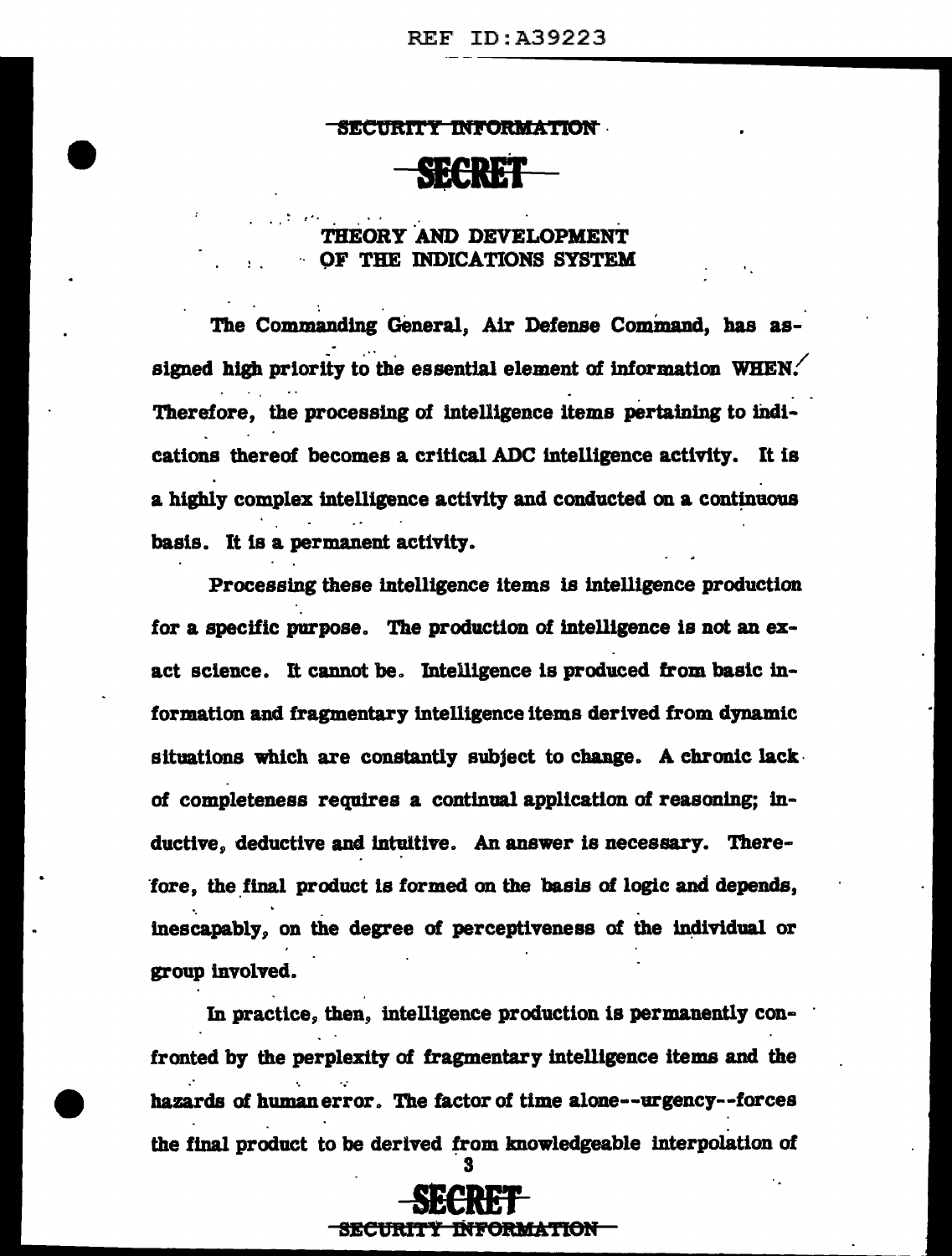# <del>- SECURITY INFORMATION -</del> SECRET

the available fragmentary intelligence items applicable to the problem. Any mechanical device which can serve to reduce these hazards is, therefore, to be sought and developed. In fact, all major human enterprises are confronted by the need for control of the items they deal in and for the elimination or lessening of human error. Devices such as check lists, stock lists, inventories, filing systems, charts, graphs, visual illustration, are all forms of control, all designed to eliminate guesswork and human error.

Intelligence items are usually controlled by elaborate filing systems and indexes which act as references to reports which are habitually filed out of sight and frequently out of mind. Visual assistance is rendered by bar graphs, pie charts, animated maps and graphic presentations of rows of little men, machines, dollar marks, shocks of wheat or stacks of ingots. All of these devices, when applied to the problem of evaluating the indications of hostile air attack upon the United States, assist in understanding an individual indication. They do, however, fall far short of meeting the requirements of the problem as a whole. They fail to insure continuity of thought and action. They do not create a composite picture. They do not indicate general or specific trends in readily apparent terms. They do not present the inter-relationships of the indications in reference to time on the basis of a continuum. They do not serve as

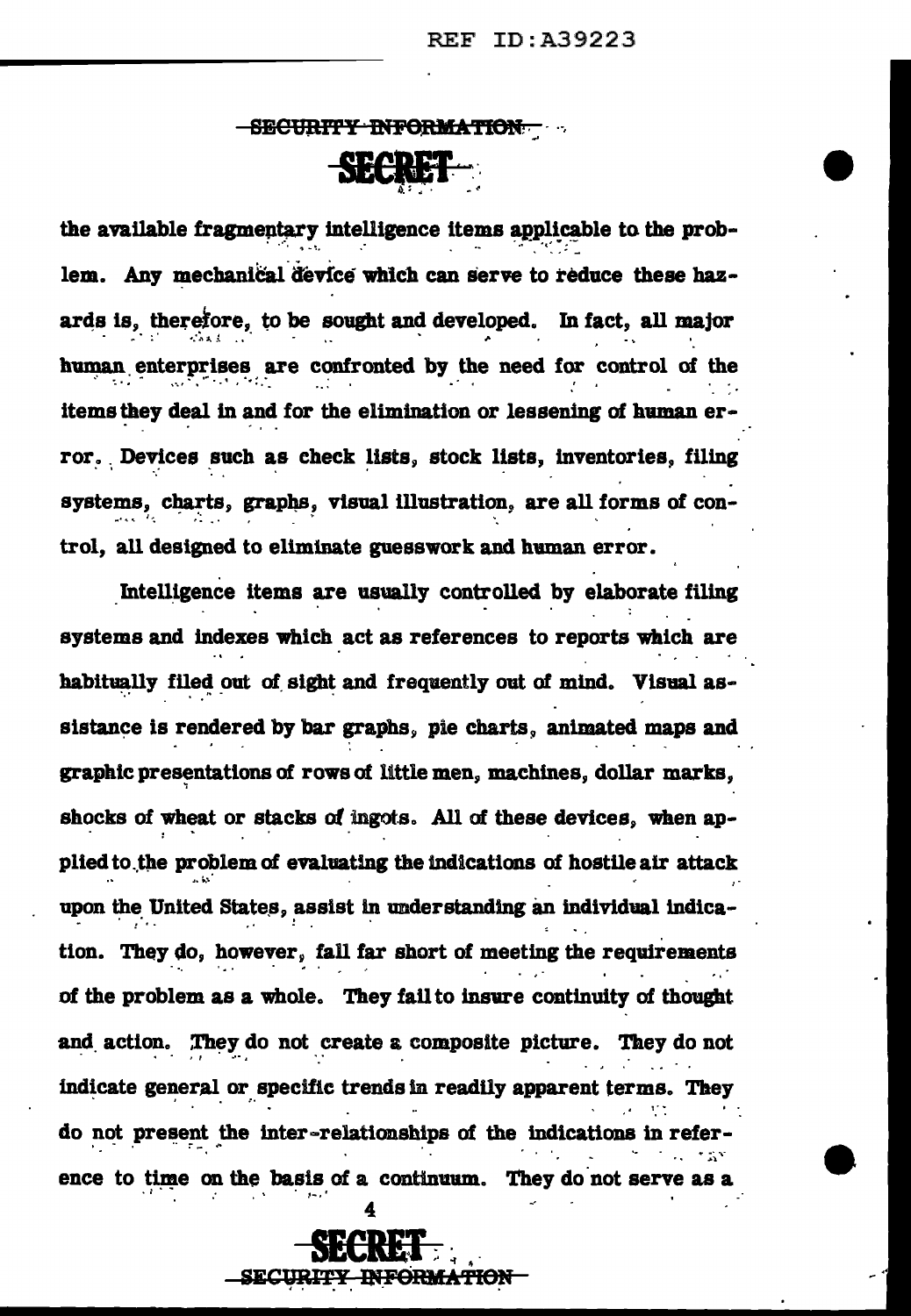### SECURITY INFORMATION-SECRET.

mechanical memory. In the final analysis, they are nothing more than shocks of corn.

In approaching the specific problem of controlling and analyzing the indications of WHEN, it must not only be remembered that they are a highly complex set of factors, but that they must be presented in such· a manner that a hypothesis can be formed for both purposes of projection and anticipation of required intelligence and command action. If this is not accomplished, the indications will have failed in practice the basic principles upon which they are established--in this case--prevention of strategic surprise and preservation of the security of the United States against hostile air attack.•.·:

In establishing a workable system of visual control and analysis of the indications of WHEN, DI, ADC approached the problem· on the basis of the following criteria:

- $a_{\bullet}$  The indications must be valid.
	- b. The system must employ graphic presentation in a simple and readily understandable manner.
	- c. The dynamics of the quantitative and qualitative degrees of the individual indications must:
		- .(1) Be presented in terms of evaluation and relative importance.
		- (2) Be presented in relation to time on the basis of a continuum.

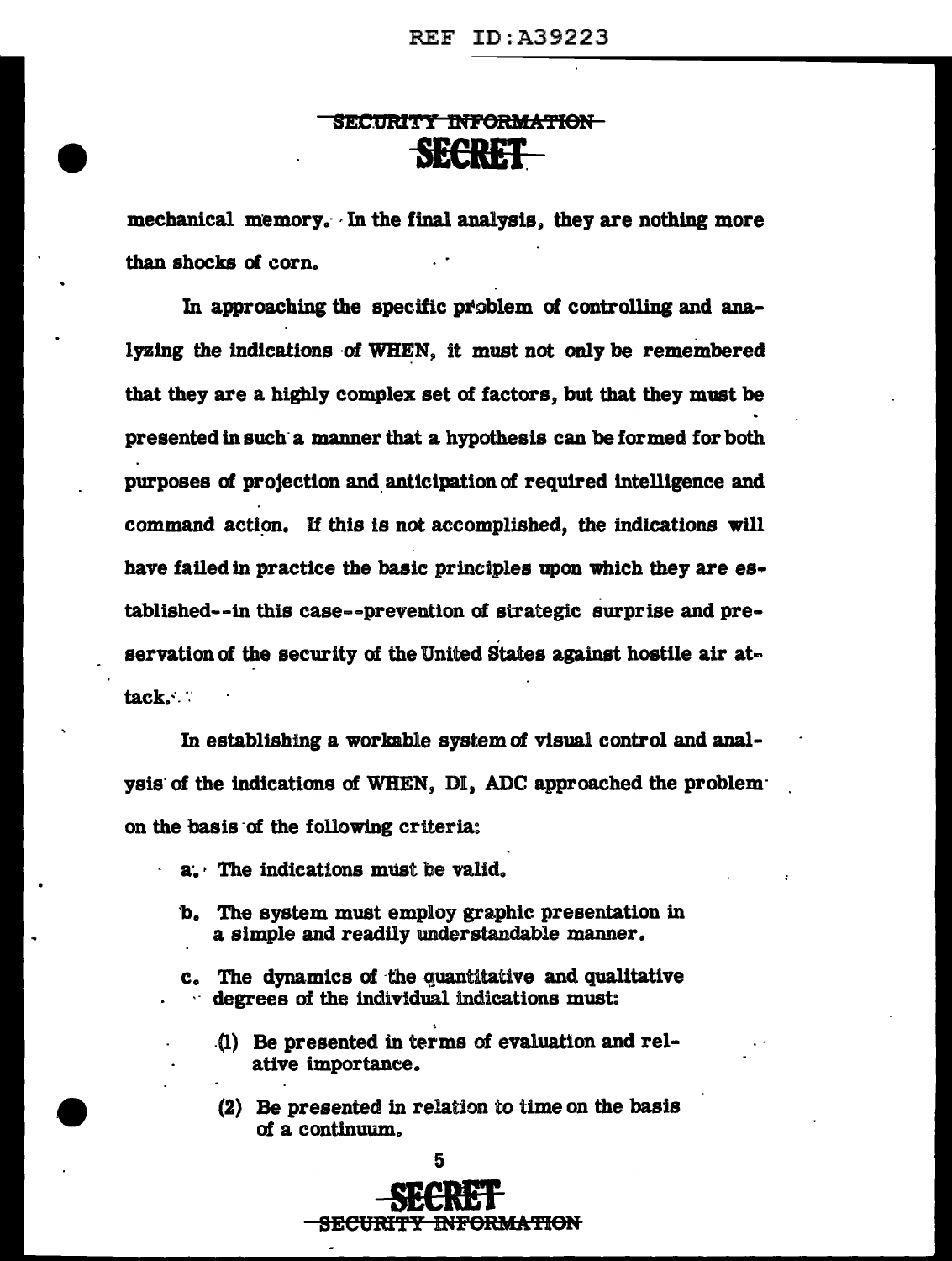.... . ,

#### 8ECURTY INFORMATION

## SECRET

 $\cdot$   $\cdot$   $(3)$ . Be presented both individually and in relation  $\cdot$ to all other indications.

d. The system must provide:

 $\sim 10^{-11}$ 

(1) A key to the success or failure of the collec-<br>tion effort pertaining to a given indication.

 $\langle 2 \rangle$  A mechanical "memory" in depth.

 $-$  (3) A ready reference index to the evaluated intelligence items applied to each indication.

e. The system of visual control and analysis must present its product with a degree of accuracy<br>that will indicate the need for further intelligence and command action before that need arises.

f. It must serve, in effect, as a daily visual supple-**Example 1.** ment to the current Estimate of the Situation.

In order to satisfy the physical requirements of these criteria, DI, ADC has procured and modified a commercial device known as the Productrol Board. This system is widely employed in industry for purposes of production and inventory control. With proper modification of a minor nature this device will accommodate  $100$  indi-cations. It will graphically reflect in terms of color the evaluation given to intelligence items affecting each indication.. It will maintain the specific evaluation as long as required and will portray it in relationship to all other indications. It will accurately portray trends and provide a basis- for projection and anticipation of both intelligence and command action.

> 6 **SECRET**  BE<del>CURITY INFORMATION</del>

**g**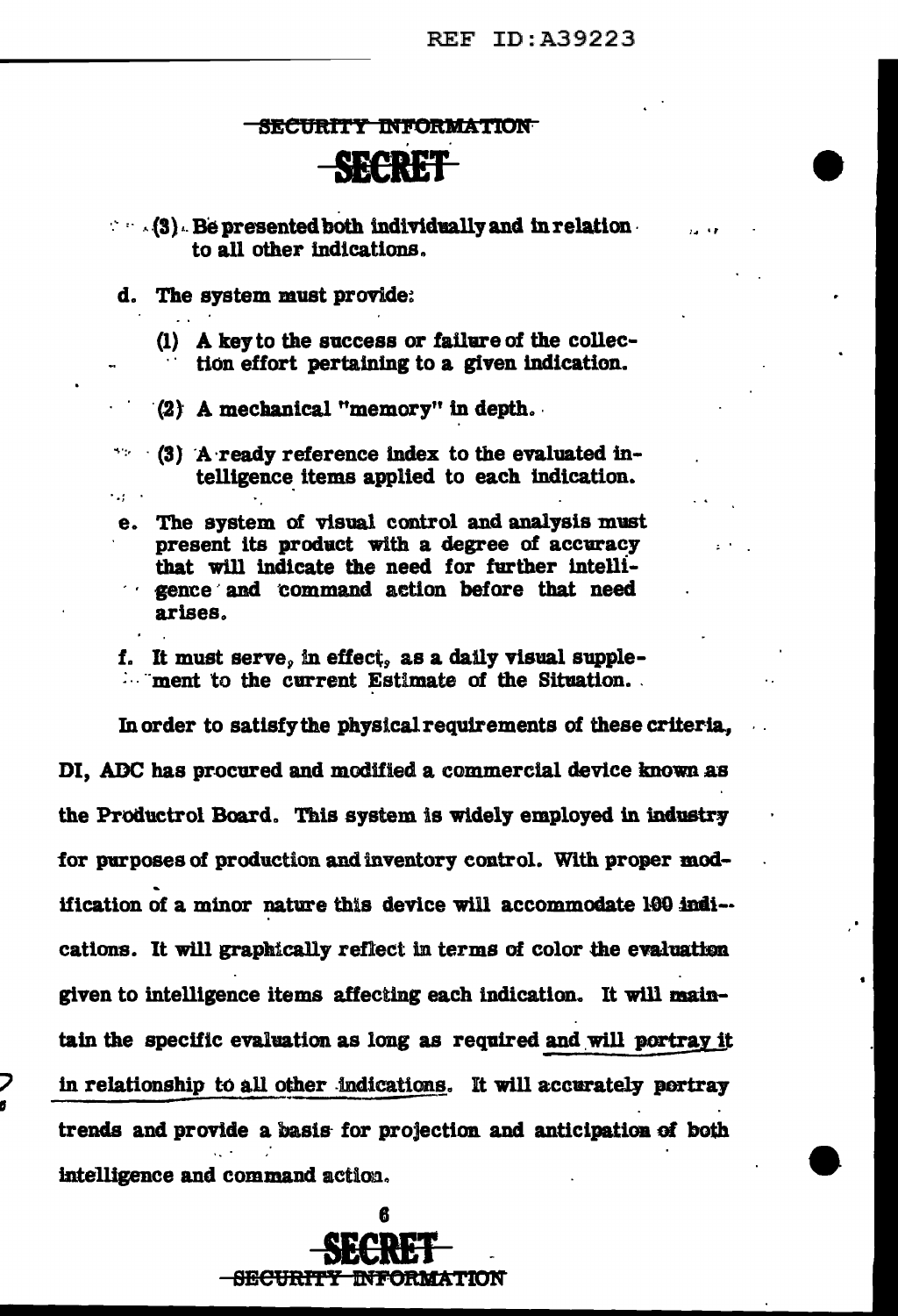#### -SE<del>CURITY INFORMA</del>TION

### **SECRET**

#### DESCRIPTION OF THE PRODUCTROL BOARD. AS MODIFIED FOR INTELLIGENCE PURPOSES

243 - 245 - 25

The basic Productrol Board is a mechanical device used commercially for projecting images of vital facts from current records; and to provide a visual portraval of values of perform. ance against planned action, forecasts or requirements. It is selected for use in the Indications problem because it presents three basic elements that are completely missing in the ordinary record. system--action in relation to time, visually portrayed.

The Board consists of two essential parts encased in a single frame; the record panel and the chart or peg hole section.

The record panel provides 100 individual index pockets capable of accommodating standard  $5'' \times 8''$  record cards. The pockets  $\ldots$ are arranged in vertical order on the record panel which is affixed to the left hand side of the second part of the Board.

The chart, or peg hole, section accommodates a title panel and a chart section. The entire chart section is composed of precision drilled peg holes. A double row of these holes extends in horizontal order from the record section on the left to the edge of the chart on the right. Each double row of peg holes is a horizontal. extension of an individual index pocket in the record section and is numbered in accordance with the number of the index pocket. In the

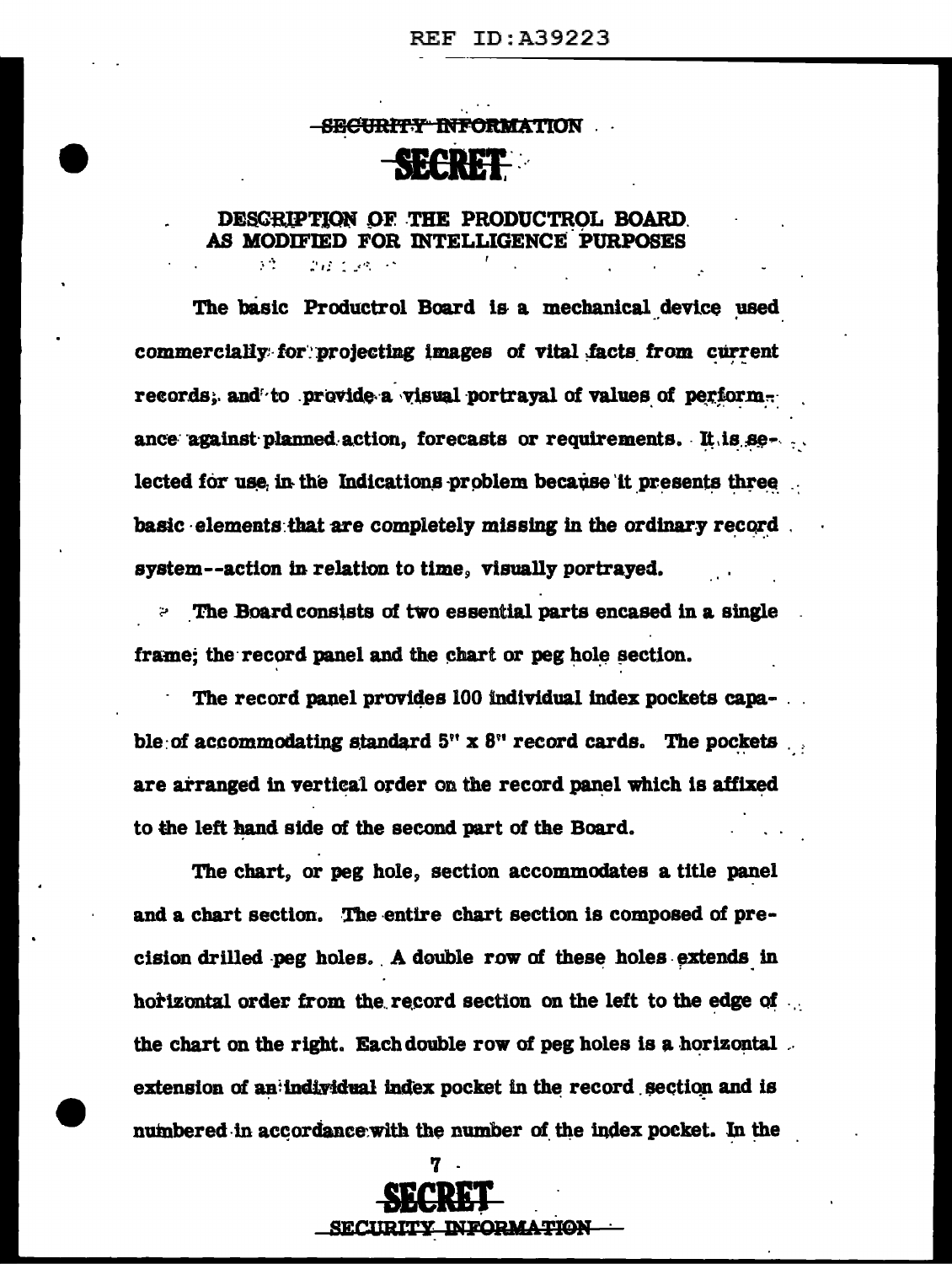# <u>-SECURITY INFORMATION</u>

vertical order, each single row of peg holes is an extension of a calendar date posted at the top of the chart section. For a schematic illustration, see "A".

This basic device provides a reference to 100 subjects filed in the index pockets of the record panel and the relationship of each of these subjects to time. This relationship is recorded by means of signal pegs of various colors which are inserted as applicable in. the proper peg hole in the chart section. Thus, in industry, when a step in an operation or an order is filed in the index pocket, or is scheduled to be completed by a certain date, a colored signal peg is placed in the vertical date column pertaining to that order. This reference is further supplemented by a flow tab which is employed to indicate progress or supplemental information. By combining the record panel and chart section with signal pegs and flow tabs, action is visually portrayed in relation to time. (See Illustration "B": ) -

In order to apply the system to the Indications problem, the Board was modified as illustrated in Illustration "C", a photograph of the Board in actual use. Security required dubbing out titles of the actual indications. All Car

As so modified, the Board provides accommodation for 190. Indications of the imminence of hostile air attack upon the United...

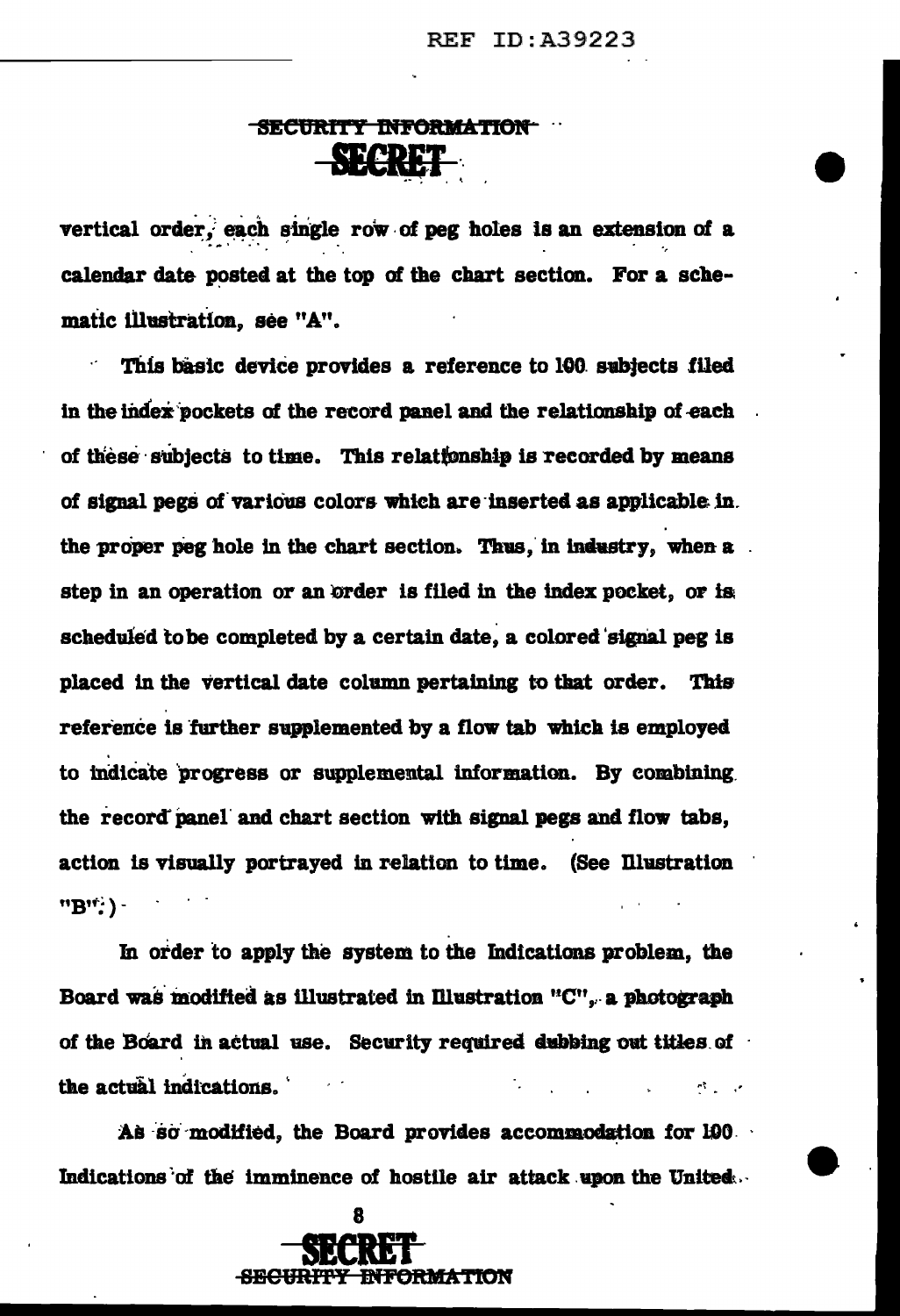$\ddot{\phantom{0}}$ 

 $\epsilon$ 

 $\ddot{\phantom{a}}$ 



 $"A"$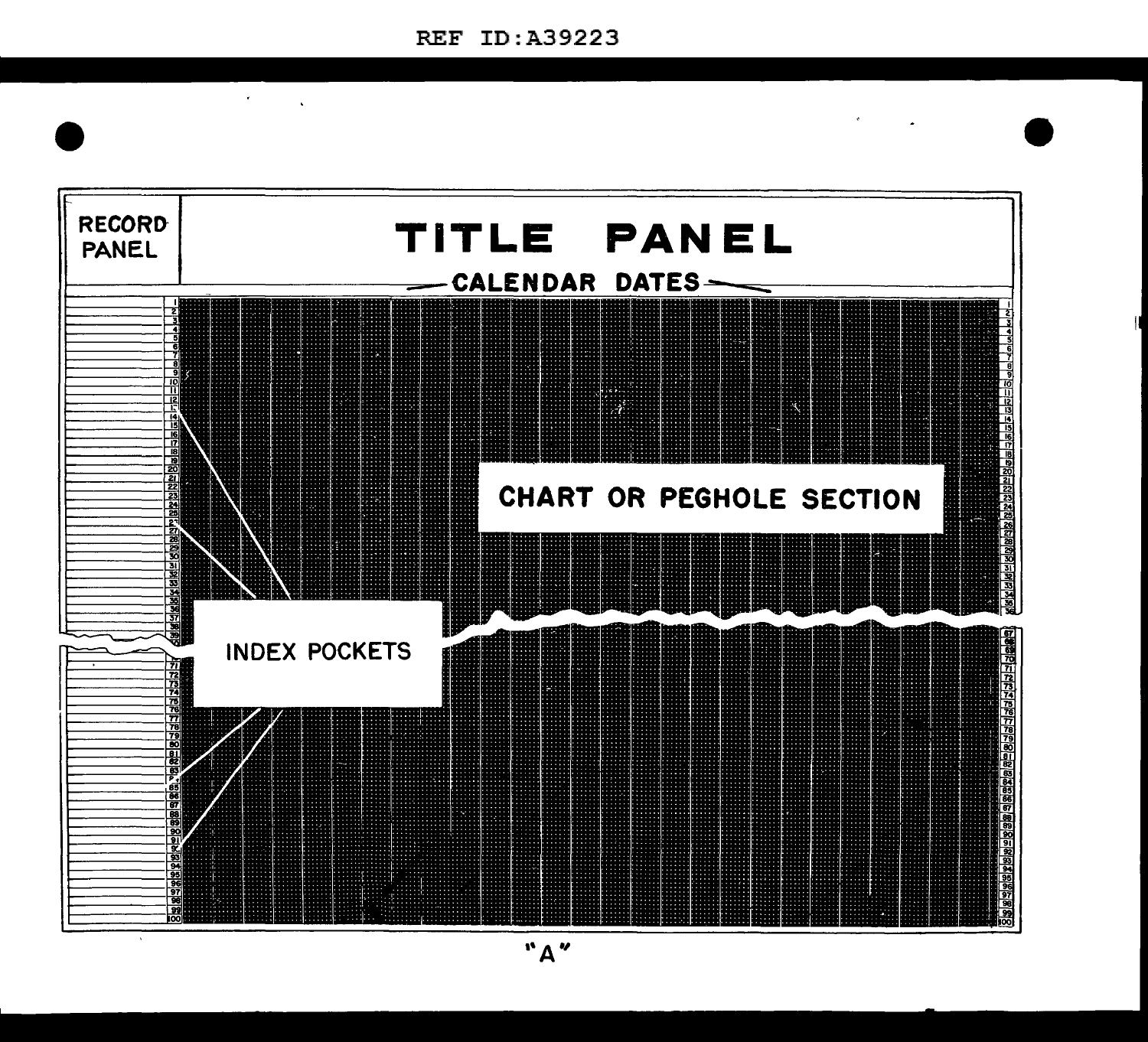A.

 $\sim 100$  km s  $^{-1}$ 

 $\mathbf{v}$ 

 $\sim$ 



 $\overline{\mathbf{B}}$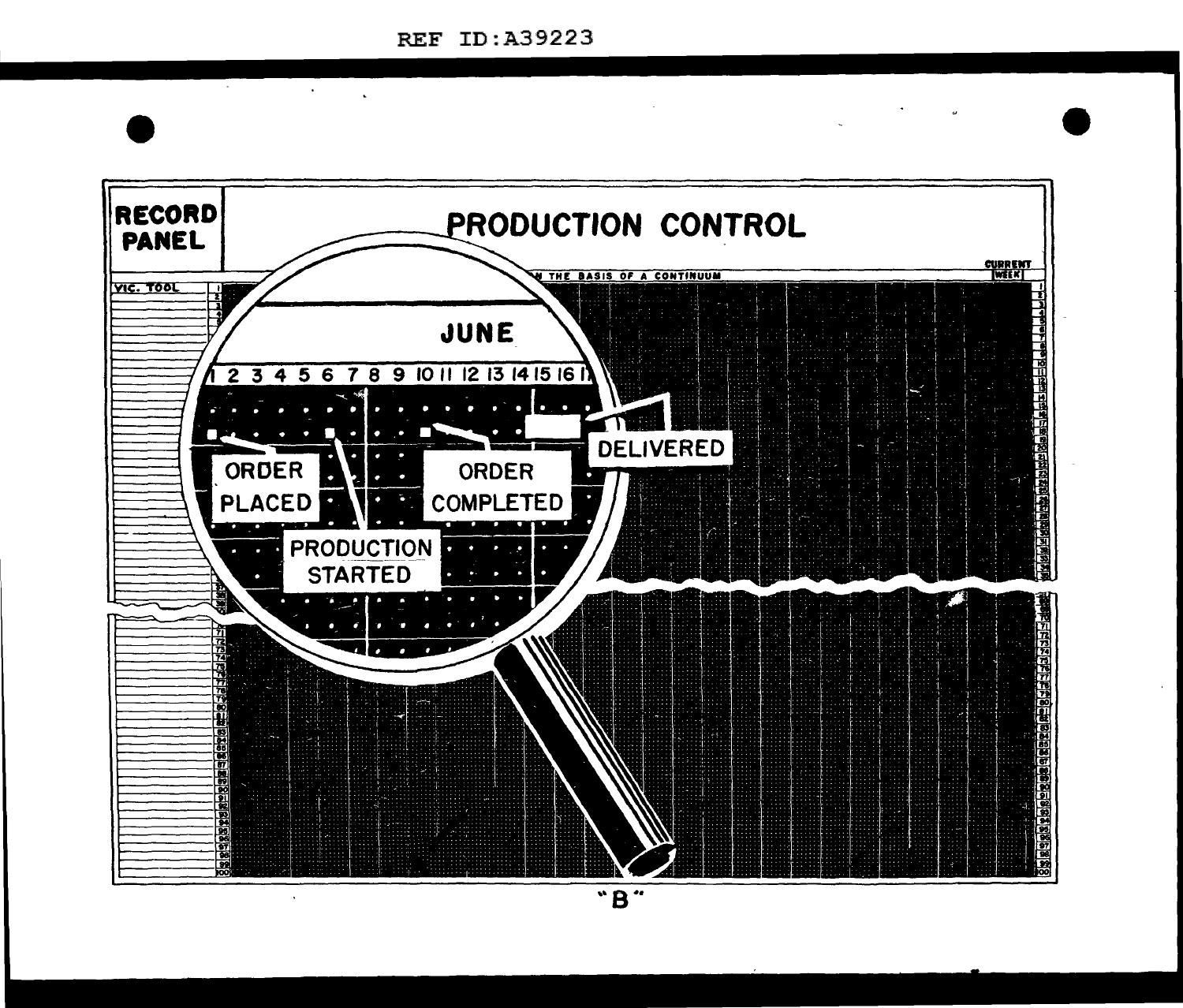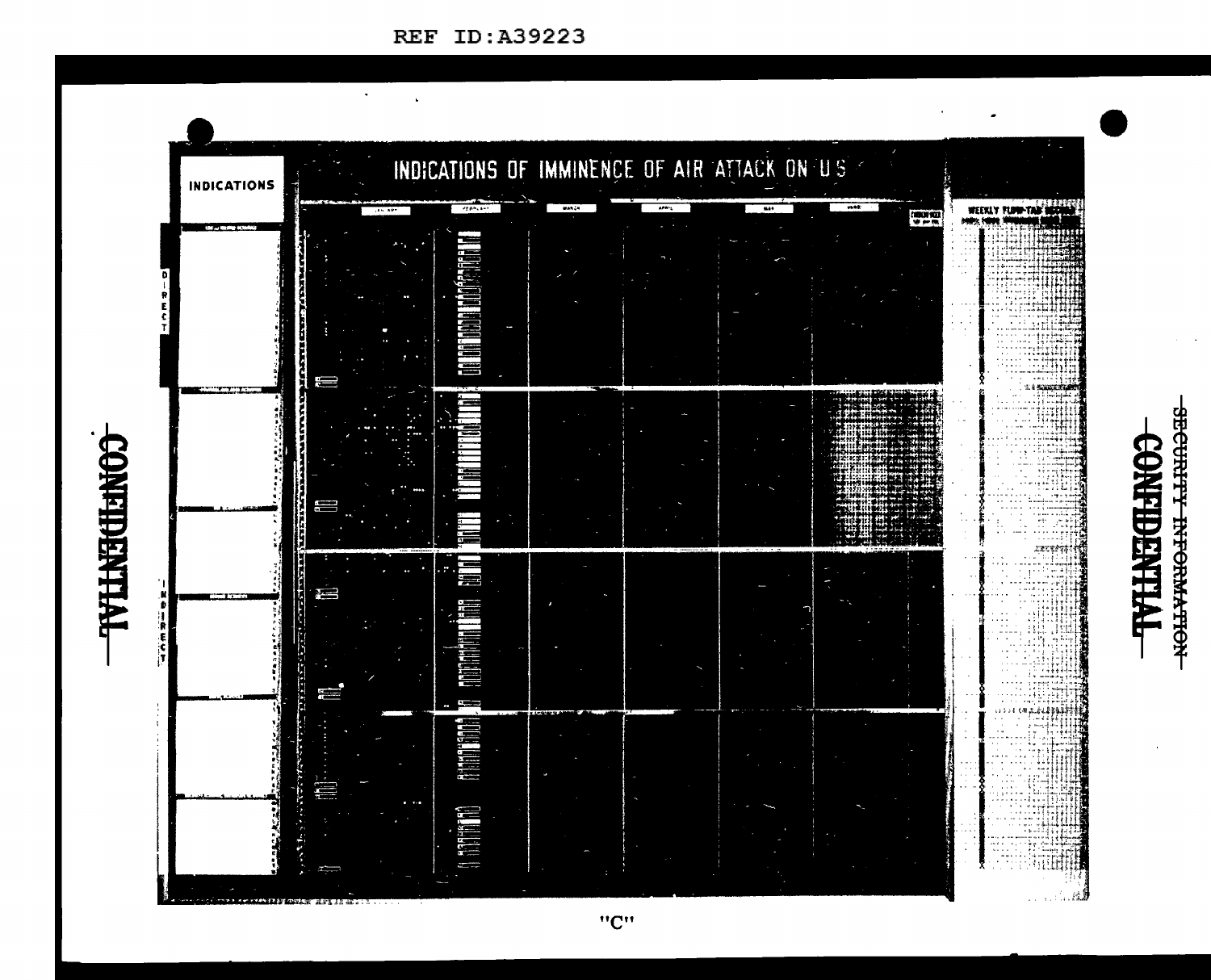### SECURITY INFORMATION 234824

States, and space for filing data pertinent to each Indication. It permits time to be portrayed on the basis of a continuum of six months by days; provides an area for current postings as well as cumulative postings; and provides an administrative section for the Intelligence collection effort.

#### **PRACTICAL APPLICATION**

In making practical application of the theory, the initial step consisted of developing a valid set of indications specifically derived from the single EEI of "WHEN will the Soviet Union launch an air attack upon the United States?" These indications in order of importance are classified either as Direct--that is, indications directly affecting the capability or intention of the USSR to conduct air attack on the United States, or Indirect--that is, indications of strategic support to an air attack on the United States or of general hostilities which would probably be accompanied by air attack on the United States.

The color scheme selected to indicate the qualitative evaluation--the critical degree of development--of a given indication is derived in part from the color references to the state of alert in the Air Defense Command. These colors were selected in the belief that they are familiar in terms of degree of alert to officers of all



9

surroubet en mongoli

<del>URITY INFORMATION</del>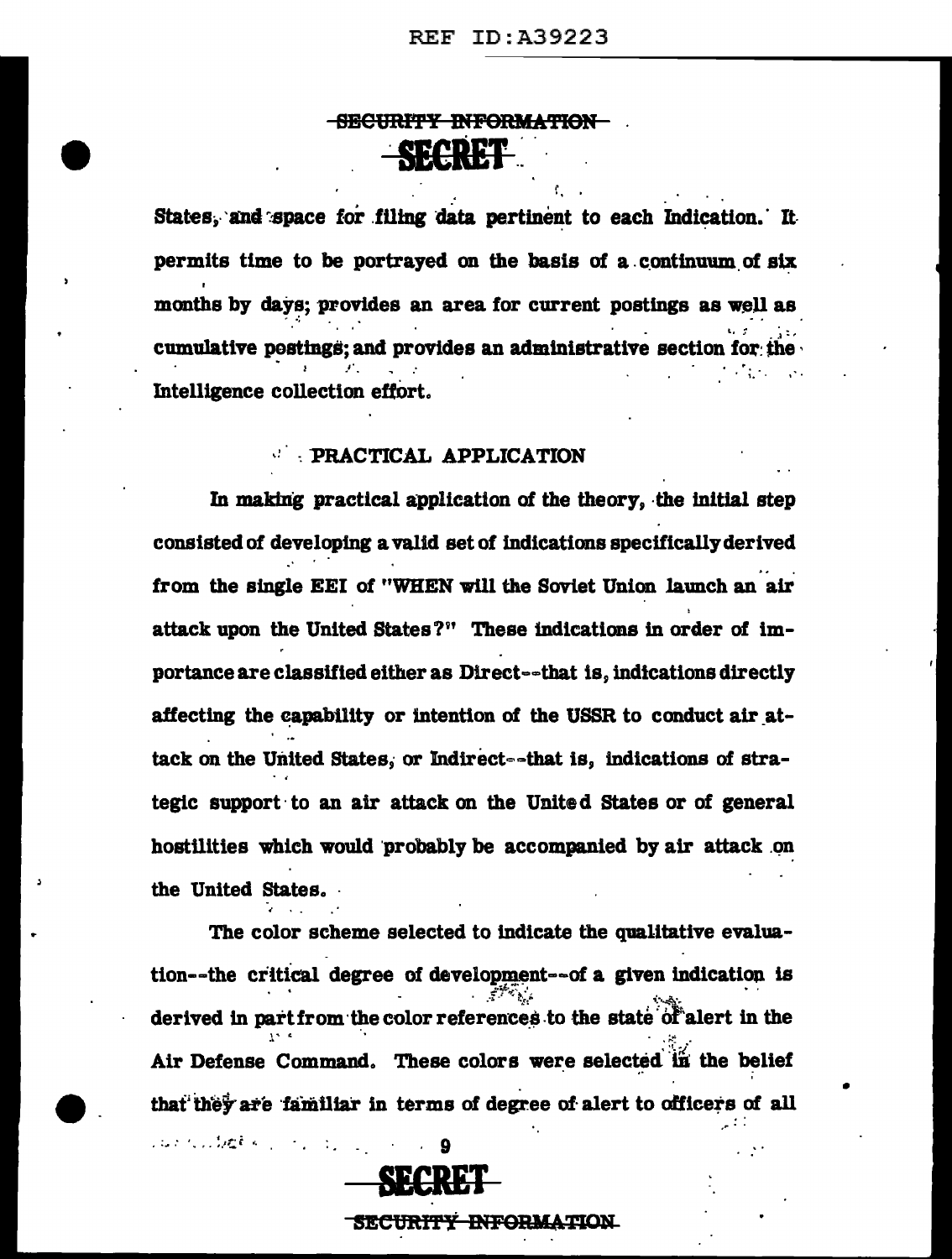### SECURITY INFORMATION SECRET

Armed Forces and are applicable to this problem in terms of im-

mediate association. This color code is as follows:

**BLACK** An evaluation that conditions pertaining to. **Applied** this specific indication are: neutral, that to flow is, neither favorable nor unfavorable to immediate air attack upon the United States  $tab$   $only)$ or to strategic support thereof; or, no intelligence is available.

**WHITE** An evaluation that conditions pertaining to this specific indication are unfavorable to hostile air attack upon the United States. or strategic support thereof.  $\mu_{\rm{max}}=2.0$ 

**YELLOW** 

**RED** 

(dark)

An evaluation that some of the conditions pertaining to this specific indication for immediate attack upon the United States or strategic support thereof have been accomplished and progress on others is indicated.

**RED.** An evaluation that most conditions pertain-(light) ing to this specific indication, for immediate air attack upon the United States, or strategic support thereof, have probably been met and the balance may have been.  $\mathbf{y} \leftarrow \mathbf{y}$ 

An evaluation that all conditions pertaining to this specific indication for immediate air attack upon the United States, or strategic support thereof, have probably **Example 2** been met.

For administrative purposes only. A blue **BLUE** signal peg will be inserted in the first column in the chart section whenever it becomes apparent that a collection problem  $\mathbf{1}$  , and  $\mathbf{1}$  , and  $\mathbf{1}$ exists for a specific indicator.

a. In order to present the dynamics inherent in the indications, the quantitative and qualitative degrees of the individual

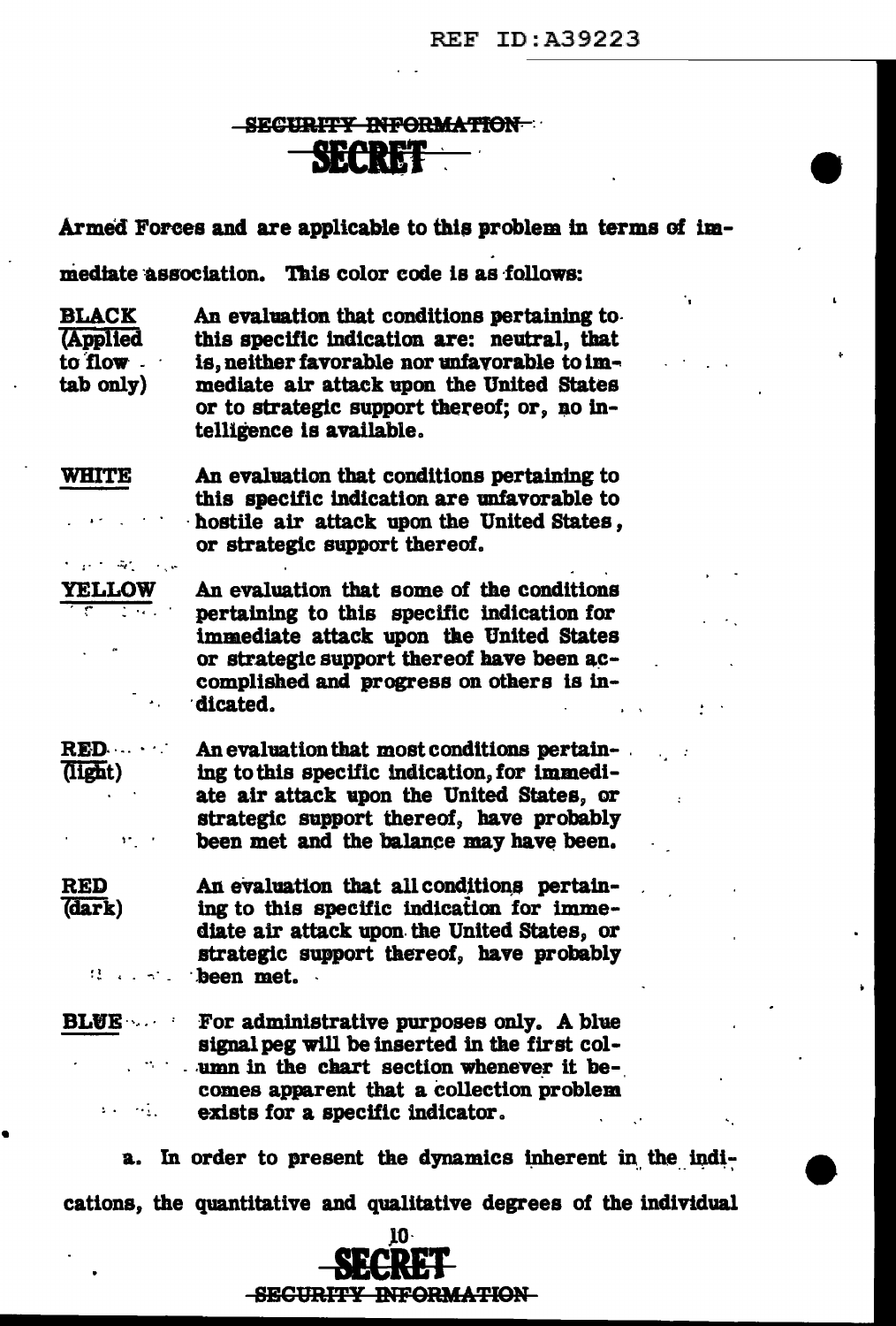### **-SECURITY INFORMATION-SECRET**

indications are presented as follows:

Information, intelligence and other data pertinent to the individual indication is examined upon receipt and evaluated in terms of its relation to specific indication. This data is then transposed to a specific form (See Illustration "D"), and a color value in terms of the color code is assigned to it. A signal peg of this color is. placed in the proper chronological peg hole under "Current Week" and the data card is placed in its chronological order in an "Indications File." The index to this file is keyed numerically to the indications and provides immediate access to the specific data.

b. In order to present this evaluation in relation to time on the basis of a continuum, the signal pegs indicating evaluated information are posted daily in a "Current Week" column. At the end of the week after final approval the signal pegs are transposed in their daily order from the "Current Week" column to their proper chronological order in the main chart section. Thus, as the process of evaluation continues week by week, the varying degrees of evaluation indicated by the varying colors of the signal pegs are presented for immediate inspection on the basis of a continuum in terms of days. In this manner trends are graphically illustrated. Attention is thus directed to changes in the status of the indications and in their inter-relationships.

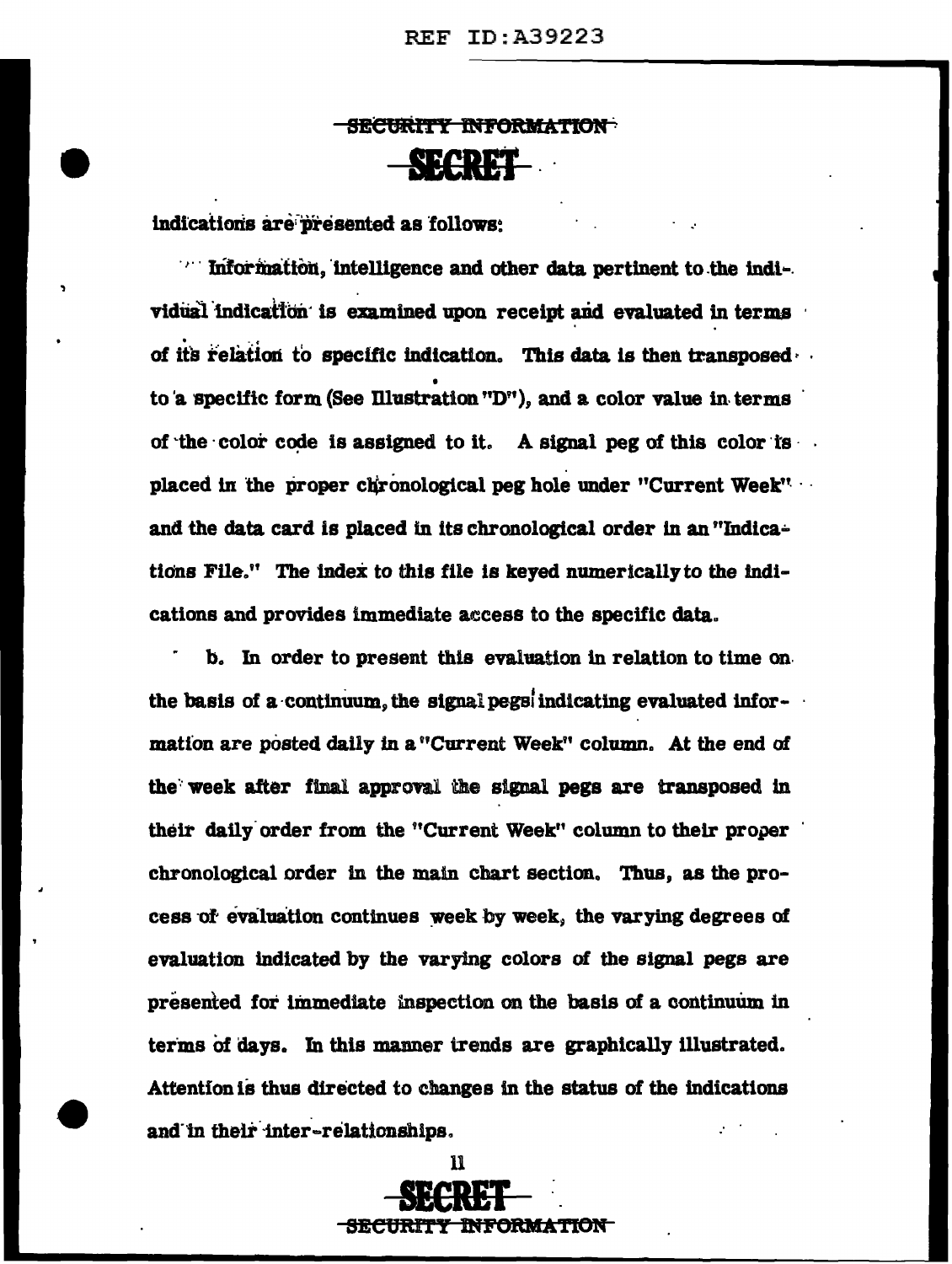Ł

### SECURITY INFORMATION SEE 52

c. In order to control and further present the status of individual indications and their inter-relationships the flow tab is employed. Once· the signal pegs under the "Current Week" column have been transposed to the main chart section, the "Current Week<sup>"</sup> data is examined and evaluated in terms of its relationship to previously evaluated data. Once the final weekly evaluation has been established, the flow tab is assigned a color value in accordance with the color code. The flow tabs of all indications are then inserted in the chronological column in the Chart Section, signifying the end of the current week. (See Illustration "C".) In this  $\ldots$ . . manner, current overall evaluation of all available data on each indication is presented in boldly graphic terms. The status of individual indications is accented, and inter-relationships become evident. The weekly postings on the flow tab are transposed to a Weekly- Flow Tab record chart (See Illustration "C") and permanently portray the trend of weekly evaluation. A written summary. ti of the current overall evaluation for each indication is maintained in the index pockets of the record panel.

The system provides a very definite key to the success or :failure of the collection effort pertaining to each specific indication. This is indicated by the application of black to the flow tab -only," and by the absence of the signal pegs which indicate the



12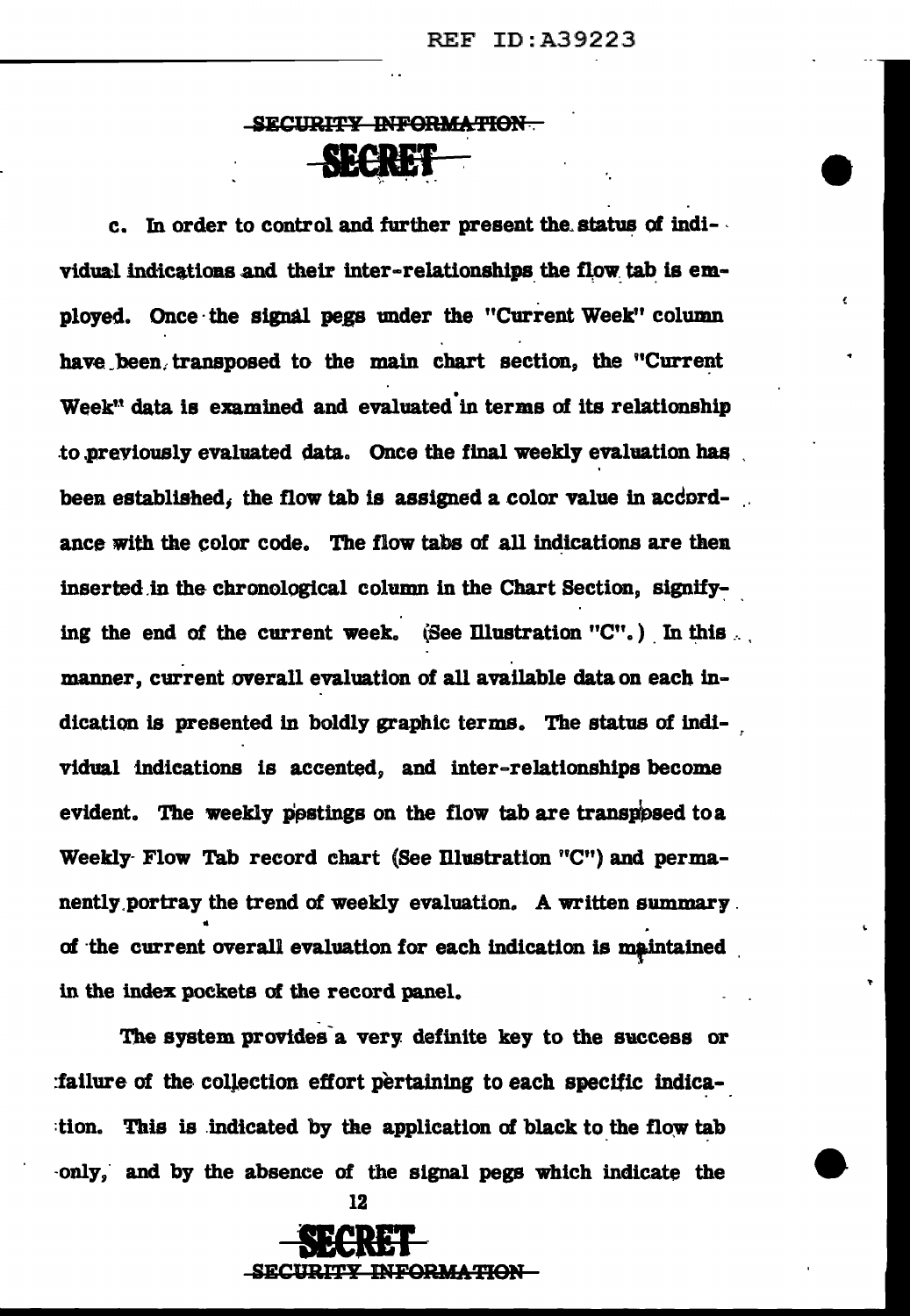### SECURITY-INFORMATION smm·\_ ··-:.

presence of evaluated data pertaining to each indication. When intelligence data is completely lacking or extremely sparse or otherwise unsatisfactory, a blue signal peg will be Inserted and remains in the Administrative Column (the first column in the chart section) until administrative action is taken to correct the collection effort pertaining to that indication.

·-·

.,

The posting of these signal pegs in the main chart section and the chronological filing of the intelligence data in the index file provides an immediately available mechanical "memory" to any desired depth up to six months, and a ready reference index to the individual evaluated intelligence items and weekly summarles of evaluation applied to each indication.

This system, because it presents graphically an accurate, immediately available, current evaluation of the indications pertaining to the EEI of WHEN, acts in effect as a daily visual supplement to the current estimate of the situation insofar as that EEI is concerned, and provides a basis for projection and anti-<br>cipation of Intelligence and Command action.

DI, ADC employs the following SOP in operating the Indications Board.

**SECRET** 

SECURITY INFORMATION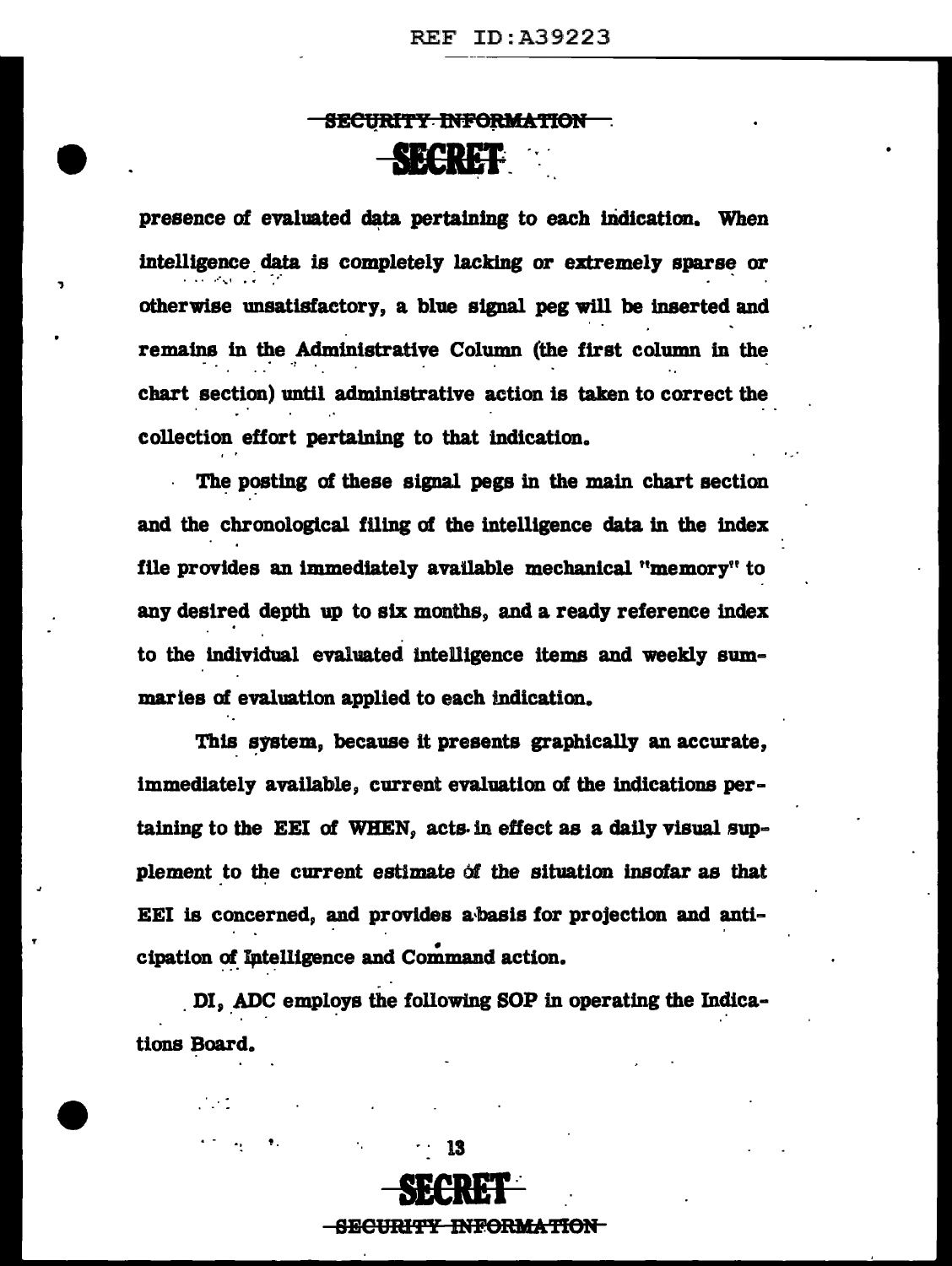#### -SECURITY INFORMATION

### **SECRET MAR**

 $\mathbb{R}^{n+1}$  and the state  $\mathbb{R}^{n}$  and  $\mathbb{R}^{n}$  and  $\mathbb{R}^{n}$  and  $\mathbb{R}^{n}$  and  $\mathbb{R}^{n}$  and  $\mathbb{R}^{n}$  and  $\mathbb{R}^{n}$  and  $\mathbb{R}^{n}$  and  $\mathbb{R}^{n}$  and  $\mathbb{R}^{n}$  and  $\mathbb{R}^{n}$  and  $\mathbb{R}^{n}$  and Source of Security Councils  $\sim 10^{11}$  and  $\sim 10^{11}$ 1. The Indications Board will be maintained on a daily basis **Indigeneric of Love**  $\mathcal{L}^{\text{max}} \rightarrow \mathcal{R}^{\text{max}}$  $\sim 10^{11}$  and  $\sim 10^{11}$ **Service State** by the Day Duty Officer.

الوالداني والمستعينة ووجعت للمست 2. The Day Duty Officer will examine and evaluate the intelthe property of the ligence received in the daily intelligence flow and will register his evaluation in accordance with the color code. Registration  $\mathcal{L}^{\text{max}}$  and  $\mathcal{L}^{\text{max}}$ will be accomplished by insertion of signal pegs in the peg holes found under the "Current Week" column in the extreme right hand in de g side of the Board.

3. The Day Duty Officer will maintain a written daily record  $\mathcal{L}^{\text{max}}$  , where  $\mathcal{L}^{\text{max}}$ of his evaluation and the posting received by given indications. This record will include the brief of the report, the date, the indication number, the evaluation given in terms of color. notes on  $\mathcal{O}_{\mathcal{A}}$  , where  $\mathcal{O}_{\mathcal{A}}$ the officer's basic reason for the evaluation given and the name of the Duty Officer concerned. This data will be maintained chronologically by indication number in the current week's indian William Congress cation card index file. It may be maintained in pencil or pen.

4. An Evaluation Committee, consisting of the Deputy for **Secretary Services** Intelligence, Director of Studies and Estimates, Duty Officer and such others as may be designated, will meet weekly on the last regular working day of the week. This Committee will consider and finalize the evaluation of individual reports as established by



 $\mathcal{L}(\mathcal{E})$ SECURITY INFORMATION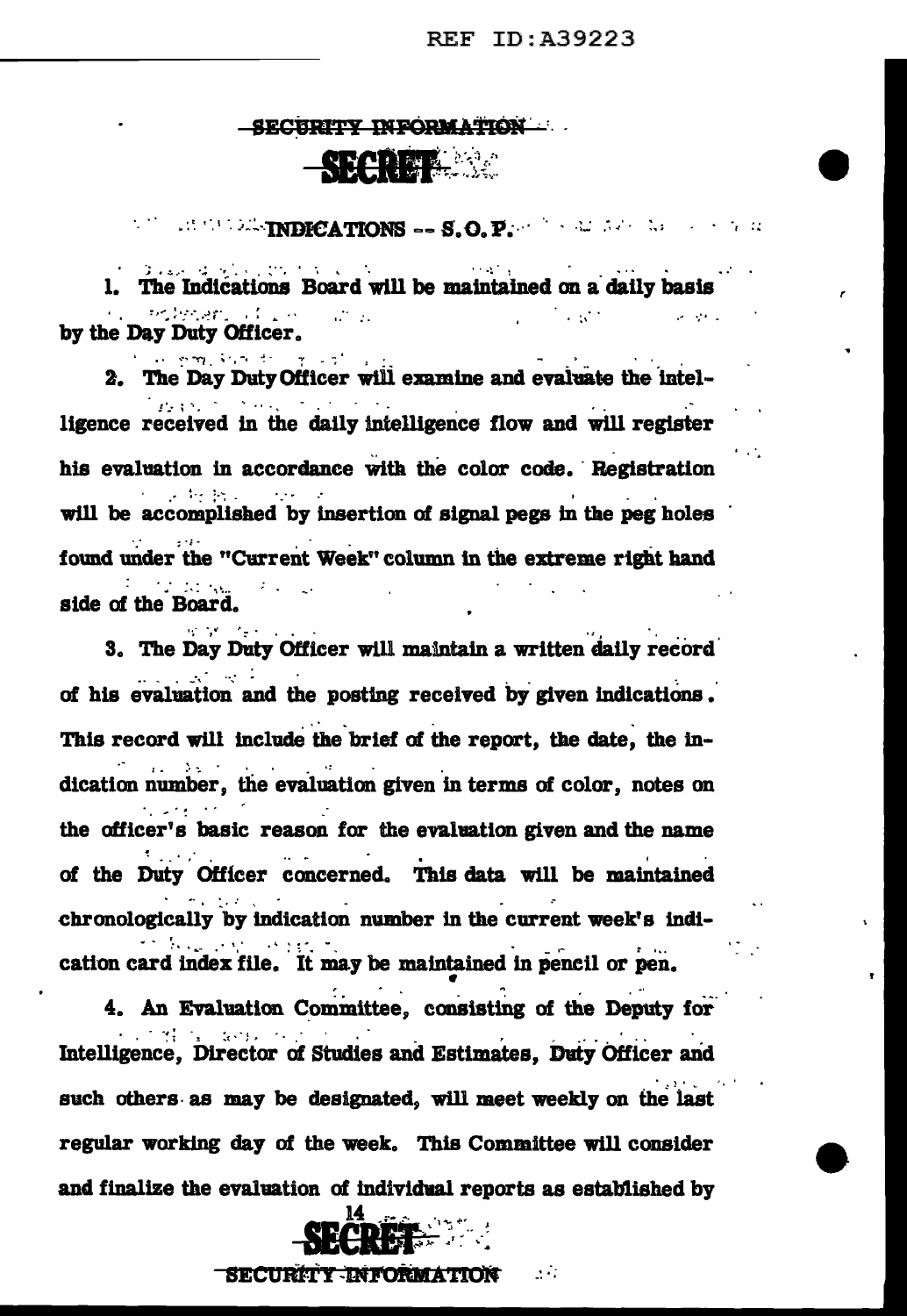### SECURITY INFORMATION **SECRET**

the Duty Officers. The Duty Officer will act as recorder for the Committee and post the Committee's evaluation in final form on the Indications Board. This Committee also establishes the overall status of each Indicator on a weekly basis and changes the summary in the index card holder when necessary.

 $\lambda$ 

..

a. The applicable intelligence reports and the daily notes maintained by the Duty Officers will provide the basis for study by the approving committee. Exceptions taken by the committee to registrations of specific indications will be noted by the Duty Officer. These exceptions will be provided to all of the Duty Officers for their study and guidance.

b. It will be the responsibility of the Directors of Collection and Dissemination and Research and Evaluation to provide the Evaluation Committee with a weekly positive or negative report on their Indications activities. This report will be available to the Committee when it meets to finalize the weekly postings.

5. The Duty Officer on duty will be continuously prepared to brief key members of the Air Defense Command Staff having access to the Board on current evaluations of the indications and the reasons therefor.



SE<del>CURITY INFORMA</del>TION

•

•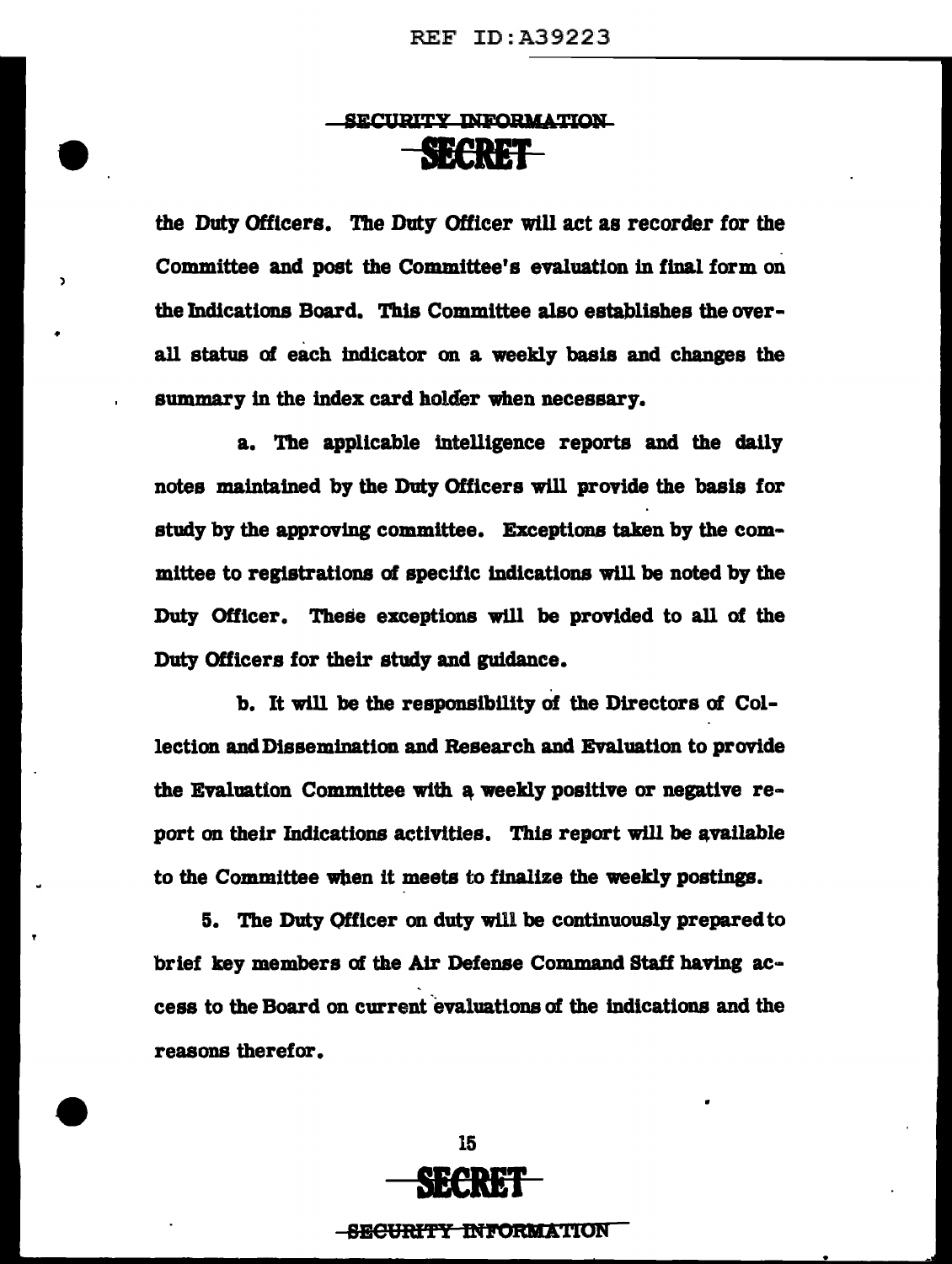| Ind. No.  | Date Recd. | Date of Info. | Source (Document) |  |
|-----------|------------|---------------|-------------------|--|
| Date Pub. | Evaluation | Color Code    |                   |  |
| Synopsis: |            |               |                   |  |
|           |            |               |                   |  |
|           |            |               |                   |  |
|           |            |               |                   |  |
|           |            |               |                   |  |
|           |            |               |                   |  |
|           |            |               |                   |  |
|           |            |               |                   |  |
|           |            |               |                   |  |
|           |            |               |                   |  |
|           |            |               | <b>Signature</b>  |  |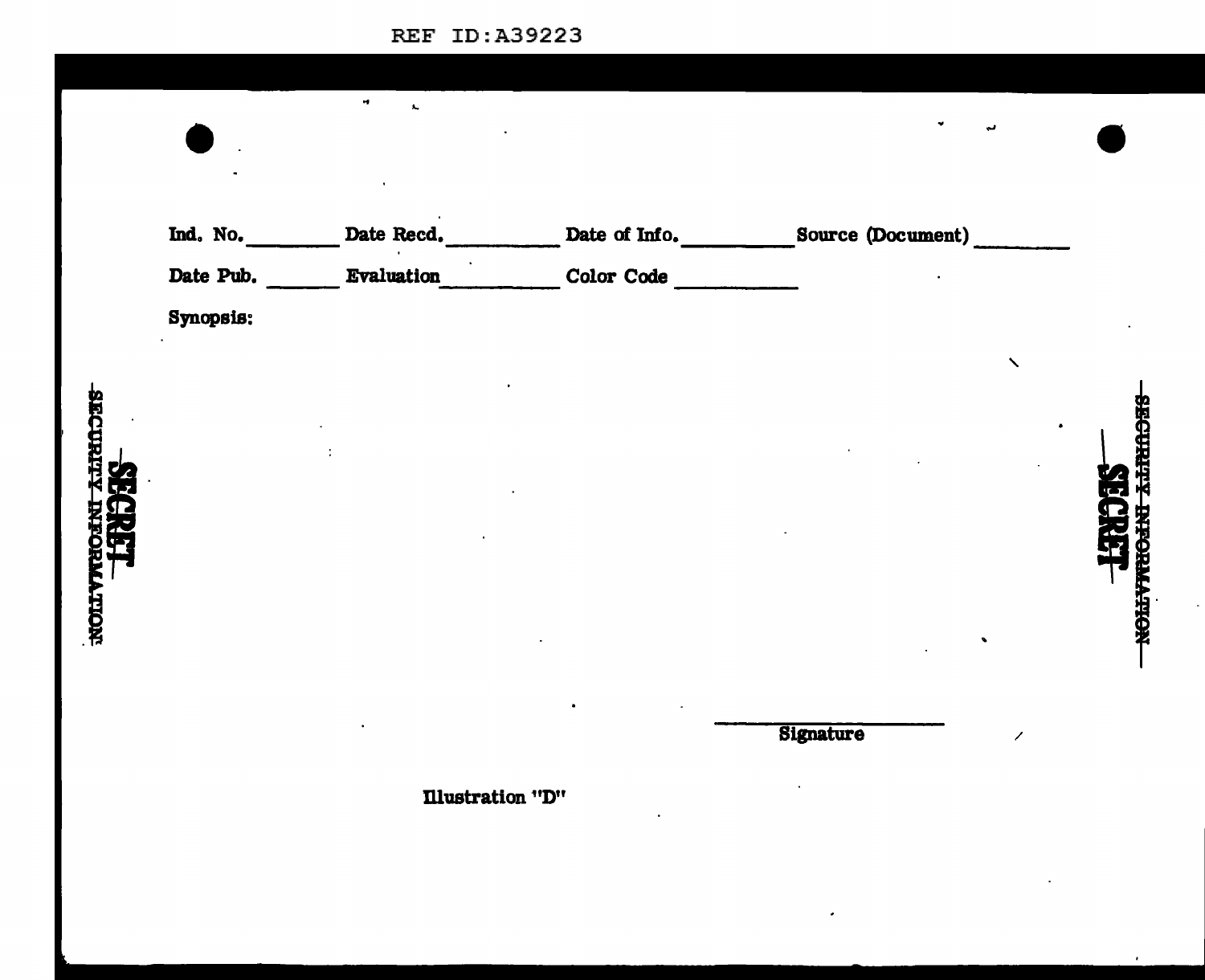|                                                                              | RESEARCH AND DEVELOPMENT BOARD<br>ROUTE SHEET |                                                                             | REF OF DWAS9223                                                                                                                                                                   | LOG NUMBER<br>108770 |
|------------------------------------------------------------------------------|-----------------------------------------------|-----------------------------------------------------------------------------|-----------------------------------------------------------------------------------------------------------------------------------------------------------------------------------|----------------------|
| <b>FILE NUMBER</b>                                                           |                                               | $\boldsymbol{\mathsf{v}}$                                                   |                                                                                                                                                                                   |                      |
| $\sigma$<br>T <sub>0</sub><br>DATE                                           | DATE                                          | FROM                                                                        | <b>REMARKS</b>                                                                                                                                                                    |                      |
| OFFICE COMMITTEE<br>$\blacksquare$<br>SYMBOL                                 | OUT                                           | INITIALS AND<br>SYMBOL                                                      |                                                                                                                                                                                   |                      |
|                                                                              |                                               | ASG 24 1953                                                                 |                                                                                                                                                                                   |                      |
| $P_{L1}$<br>8/                                                               | $z \nmid$                                     |                                                                             |                                                                                                                                                                                   |                      |
|                                                                              |                                               |                                                                             |                                                                                                                                                                                   |                      |
|                                                                              |                                               |                                                                             |                                                                                                                                                                                   |                      |
| $\bullet$                                                                    |                                               |                                                                             |                                                                                                                                                                                   |                      |
|                                                                              |                                               |                                                                             |                                                                                                                                                                                   |                      |
|                                                                              |                                               |                                                                             |                                                                                                                                                                                   |                      |
|                                                                              |                                               |                                                                             |                                                                                                                                                                                   |                      |
|                                                                              |                                               |                                                                             |                                                                                                                                                                                   | $\bullet$            |
|                                                                              |                                               |                                                                             |                                                                                                                                                                                   |                      |
|                                                                              |                                               |                                                                             |                                                                                                                                                                                   |                      |
|                                                                              |                                               |                                                                             |                                                                                                                                                                                   |                      |
|                                                                              |                                               |                                                                             |                                                                                                                                                                                   |                      |
|                                                                              |                                               |                                                                             |                                                                                                                                                                                   |                      |
|                                                                              |                                               |                                                                             |                                                                                                                                                                                   |                      |
|                                                                              |                                               |                                                                             |                                                                                                                                                                                   |                      |
|                                                                              |                                               |                                                                             |                                                                                                                                                                                   |                      |
|                                                                              |                                               |                                                                             | $\mathcal{F}$                                                                                                                                                                     |                      |
|                                                                              |                                               |                                                                             |                                                                                                                                                                                   |                      |
| ╭                                                                            |                                               |                                                                             |                                                                                                                                                                                   |                      |
|                                                                              | $\tilde{\phantom{a}}$                         |                                                                             |                                                                                                                                                                                   |                      |
| $\mathbb{R}^{\mathbb{Z}}$                                                    | $\overline{\phantom{a}}$                      |                                                                             |                                                                                                                                                                                   |                      |
|                                                                              |                                               | ×                                                                           |                                                                                                                                                                                   |                      |
|                                                                              |                                               | $\overline{\phantom{a}}$                                                    | $\frac{1}{\sqrt{2\pi}}\frac{1}{\sqrt{2\pi}}\left(\frac{1}{\sqrt{2\pi}}\right)^{1/2}\left(\frac{1}{\sqrt{2\pi}}\right)^{1/2}\left(\frac{1}{\sqrt{2\pi}}\right)^{1/2}$<br>$\pmb{t}$ | $\sim$               |
| $\epsilon$<br>$\mathbf{m}_{\mathrm{V}} = \mathbf{m}$<br>RDB FORM<br>1 FEB 51 |                                               | $\mathbf x$<br>$\mathcal{H}_\mathrm{c}$<br>EDITION OF 1 OCT 49 MAY BE USED. | $\pm$ $\omega$ .<br>$\sigma$                                                                                                                                                      | $\sigma$             |

 $\frac{1}{2}$   $\frac{1}{2}$   $\frac{1}{2}$   $\frac{1}{2}$   $\frac{1}{2}$   $\frac{1}{2}$ 

 $\frac{1}{2}$  $\ddot{\phantom{1}}$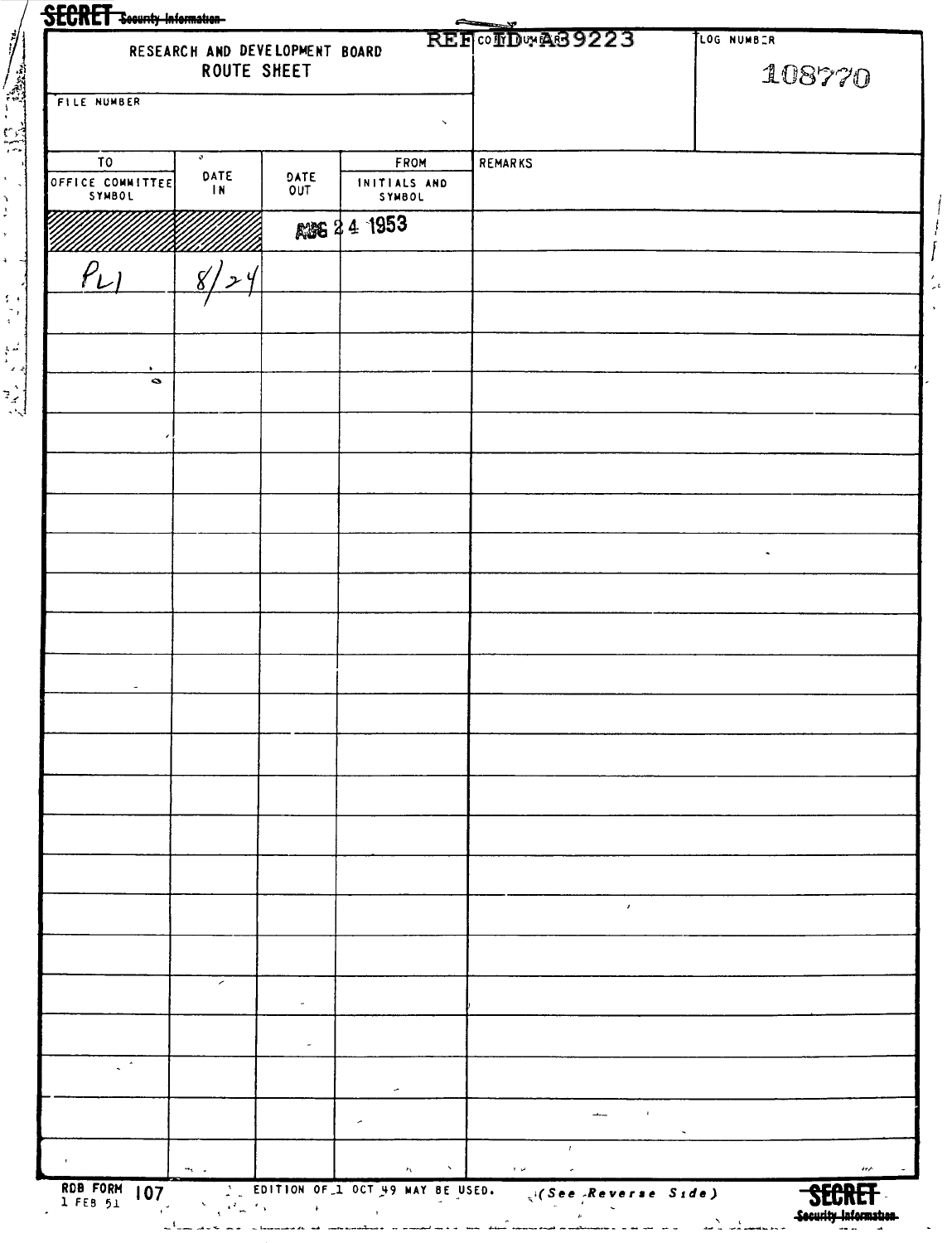| (Not Classified Un $\mathbb{R}$ K $\mathbb{E}$ beta $\mathbb{R}$ $\mathbb{D}$ or $\mathbb{A}$                                                                             |                                                   |  |  |  |  |
|---------------------------------------------------------------------------------------------------------------------------------------------------------------------------|---------------------------------------------------|--|--|--|--|
| <b>REMARKS</b>                                                                                                                                                            |                                                   |  |  |  |  |
|                                                                                                                                                                           |                                                   |  |  |  |  |
| ÷                                                                                                                                                                         |                                                   |  |  |  |  |
|                                                                                                                                                                           |                                                   |  |  |  |  |
|                                                                                                                                                                           |                                                   |  |  |  |  |
|                                                                                                                                                                           |                                                   |  |  |  |  |
|                                                                                                                                                                           |                                                   |  |  |  |  |
|                                                                                                                                                                           |                                                   |  |  |  |  |
|                                                                                                                                                                           |                                                   |  |  |  |  |
|                                                                                                                                                                           |                                                   |  |  |  |  |
|                                                                                                                                                                           |                                                   |  |  |  |  |
|                                                                                                                                                                           |                                                   |  |  |  |  |
|                                                                                                                                                                           |                                                   |  |  |  |  |
|                                                                                                                                                                           |                                                   |  |  |  |  |
|                                                                                                                                                                           |                                                   |  |  |  |  |
|                                                                                                                                                                           |                                                   |  |  |  |  |
|                                                                                                                                                                           |                                                   |  |  |  |  |
|                                                                                                                                                                           |                                                   |  |  |  |  |
| INDICATE AND INITIAL FINAL DISPOSITION                                                                                                                                    |                                                   |  |  |  |  |
|                                                                                                                                                                           | IDENTIFICATION OF OFFICE SYMBOLS                  |  |  |  |  |
| - Chairman<br>CН                                                                                                                                                          |                                                   |  |  |  |  |
| - Deputy Chairman<br>DCH                                                                                                                                                  | COMMITTEES                                        |  |  |  |  |
| $-$ Vice Chairman<br>VCC                                                                                                                                                  | $AR - Aeronautics$                                |  |  |  |  |
| VCT - Vice Chairman                                                                                                                                                       | AE - Atomic Energy                                |  |  |  |  |
| - Army Secretary                                                                                                                                                          | BW - Biological Warfare                           |  |  |  |  |
| - Navy Secretary<br>N<br>- Air Force Secretary<br>٨F                                                                                                                      |                                                   |  |  |  |  |
|                                                                                                                                                                           | CW - Chemical Warfare                             |  |  |  |  |
| PL<br>- Planning Division (Director)                                                                                                                                      | EL - Electronics                                  |  |  |  |  |
| PLD - Deputy Director<br>PLA - Analysis Branch                                                                                                                            | ES - Equipment & Supplies                         |  |  |  |  |
| PLI - Foreign Intelligence Branch<br>PLL - Liaison Branch                                                                                                                 | $FL - Fuels$ & Lubricants                         |  |  |  |  |
|                                                                                                                                                                           | $GG - Geophysics$ & Geography                     |  |  |  |  |
| RE<br>- Resources Division (Director)                                                                                                                                     | GM - Guided Missiles                              |  |  |  |  |
| $RED -$ Deputy Director<br>RFM - Facilities & Manpower Branch                                                                                                             | HR - Human Resources                              |  |  |  |  |
| RFI - Financial Branch<br>RRS - Reports & Statistics Branch                                                                                                               |                                                   |  |  |  |  |
|                                                                                                                                                                           | MT - Materials                                    |  |  |  |  |
| L<br>- Legal Counsel                                                                                                                                                      | MS - Medical Sciences                             |  |  |  |  |
| NATO - R $x$ D Committee, NATO                                                                                                                                            | NV - Navigation Technical Group                   |  |  |  |  |
|                                                                                                                                                                           | $OR - Ordnance$                                   |  |  |  |  |
| ADM - Director of Administration.                                                                                                                                         | PC - Psychological & Unconventional Warfare Group |  |  |  |  |
| MBA - Board Agenda<br>MAS - Administrative Services<br>$MCN -$<br>Conference Reporting<br>$MRE -$<br>Reproduction<br>$MSU -$<br>Supply                                    | TI - Technical Information                        |  |  |  |  |
| $MTR -$<br>Travel<br>MCR - Communications & Records Control<br>$MCC -$<br>Chairman's Correspondence Control<br>$MMC -$<br>Message Center<br>IED - Information & Editorial |                                                   |  |  |  |  |
| $MSC - Security$<br>ILB - Technical Library                                                                                                                               |                                                   |  |  |  |  |

 $\frac{1}{2}$  $\bar{\alpha}$ J.

 $\|$ 

ROUTE SHEETS FOR TRANSMITTING CLASSIFIED MATERIAL ARE CLASSIFIED ONLY WHEN INFORMATION HAS BEEN ENTERED

(Not Classified Unions Data Entered) **AFARET** SECURITY